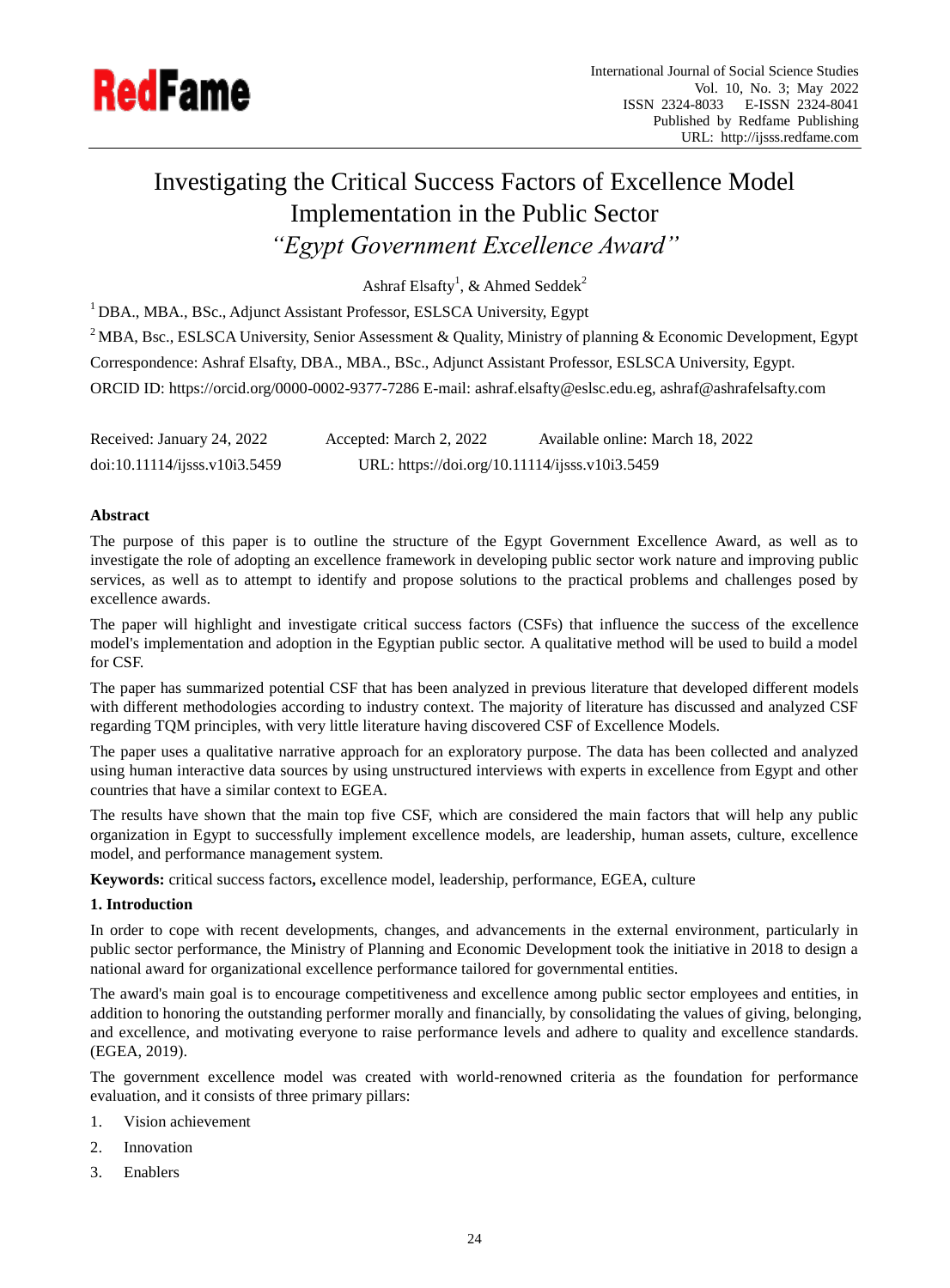

Figure 1. EGEA Excellence Model (2019)

The research used the Nine elements model/framework by Elsafty (2018, 2019, 2020, 2021) to analyze the context and has been used in several research papers (Elsafty, Elsayed, & Shaaban, 2020; Elsafty & AlNawaly, 2020; Elsafty & Ragheb, 2020/2021; Elsafty & Abadir & Sharawy, 2020; Elsafty, A., Elbouseery, I., & Shaarawy, A., 2020; Elsafty, A., & Elzeftawy, A., 2021; Elsafty, A., & Elshahed, M., 2021; Elsafty, A., & Osman, M., 2021). According to (Elsafty, 2018) who propose the 9 elements model for analyzing and defining the organizational context as shown in figure 2, the model is deployed to analyze and understand the EGEA context.



Figure 2. Business Anatomy: The 9 Elements Model Proposed by Elsafty (2018)

#### *1.1 Organization*

According to a Memorandum of Understanding (Memo of Understanding, 2018) between Egypt's Ministry of Planning and Economic Development and the United Arab Emirates' Prime Minister's Office as a collaboration protocol in the sphere of government performance development.

In 2019, the cabinet of ministers issued a decree designating EGEA as an associated entity of the cabinet of ministries, subject to the supervision and oversight of the ministry of planning and economic development (Ministerial decree, 2019).

#### *1.2 Management Function*

According to (EGEA QMS, 2021), the major functions of the EGEA management team include the following main processes:

## 1.2.1 Main Process

Which includes criteria design and development procedure, assessment procedure.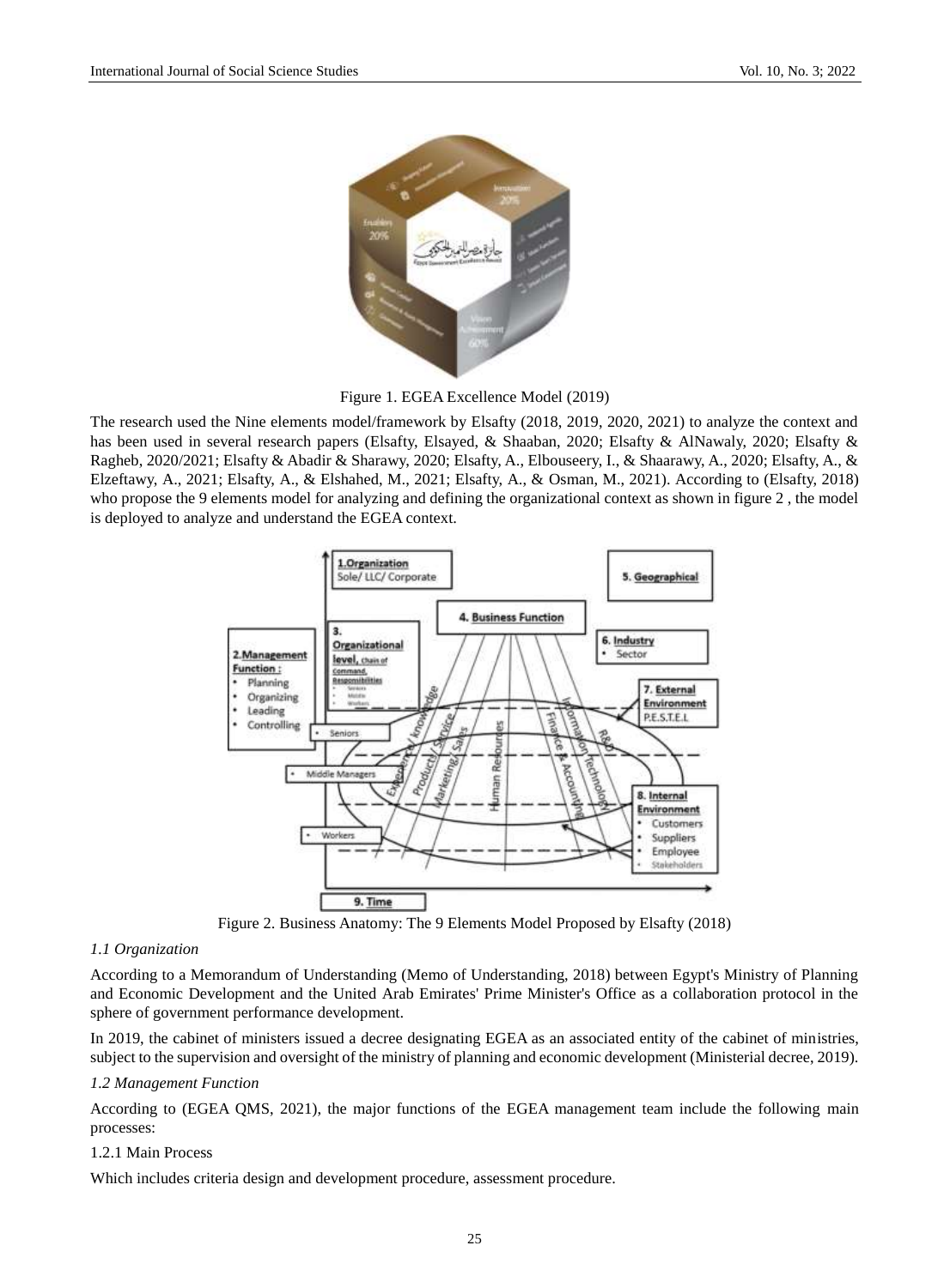## 1.2.2 Supporting Process

Which includes operation and logistics procedure, communication and marketing procedure, training procedure, customer complaints procedure, purchasing and outsourcing procedure.

## 1.2.3 Quality Assurance Process

Which includes document control procedure, quality manual, management review procedure, corrective action procedure, objectives procedure, crisis and change management procedure, performance measurement an improvement procedure, internal audit procedure.

According to (Ministerial Decree, 2019), the cabinet of ministries has decided that participation in the selected governmental entity categories is mandatory. As a result, the EGEA team has created the following award categories, each of which includes specific types of organizations that can compete.

Each award category has its own set of evaluation criteria that are tailored to a specific type of government entity. The table below details the design and scope of each award category.

| Award                                                        | <b>Description</b>                                                                                                                   | <b>Entities Category</b>                                                                                                                                                                | <b>Assessment Criteria</b>                                                                                | Design<br>and<br>of<br><b>Development</b><br>Criteria | <b>References</b>                                               |
|--------------------------------------------------------------|--------------------------------------------------------------------------------------------------------------------------------------|-----------------------------------------------------------------------------------------------------------------------------------------------------------------------------------------|-----------------------------------------------------------------------------------------------------------|-------------------------------------------------------|-----------------------------------------------------------------|
| <b>Leading</b><br><b>Entity</b>                              | This award is given to<br>government<br>a<br>institution.                                                                            | Local government units<br><b>Educational institution</b><br>(Universities)                                                                                                              | <b>EGEA</b><br>Excellence<br>Model<br>(Egypt<br>Government<br>Excellence<br>Manual,<br>2018)              | <b>SKGEP</b><br>and<br><b>EGEA</b> Team               | <b>GEM</b>                                                      |
| <b>Leading</b><br>Entity<br>in<br>service<br>provision       | This award is given to<br>outstanding<br>public<br>service organizations.                                                            | Post offices.<br>Notary Public offices.<br>Health offices.<br>Food subsidy offices.<br>Citizen service enters.<br>Social<br>rehabilitation offices for<br>people with special<br>needs. | EGEA public service<br>Excellence<br>Model<br>(EGEA public service)<br>excellence<br>model,<br>2019)      | <b>EGEA</b> Team                                      | Global<br>seven<br>ranking<br>star<br>for<br>system<br>services |
| Website<br>in<br>award<br>government<br>service<br>provision | All<br>interactive<br>government websites<br>have been subscribed<br>to.                                                             | official<br>Any<br>websites<br>government<br>with<br>$\sqrt{ }$<br>$.gov. eg$ ),<br>$($ .edu.eg $)$ or $($ .eg $)$<br>domains                                                           | <b>EGEA</b><br>websites<br>Excellence<br>Model<br>(Website Quality $\&$<br>Excellence<br>manual.<br>2019) | EGEA team                                             | Emirates<br>website quality<br>model                            |
| Organization<br>al creativity<br>and<br>innovation<br>Award  | The award is given to<br>institution's<br>an<br>creative/innovative<br>ideas or efforts that<br>already been<br>have<br>implemented. | Any institution of the<br>government                                                                                                                                                    | EGEA innovation and<br>creativity Excellence<br>Model (Creativity and<br>Innovation<br>manual.<br>2019)   | EGEA team                                             | Emirates<br>innovation and<br>creativity<br>model               |
| <b>Individuals</b><br><b>Awards</b>                          | The award is given to<br>the following:<br>Senior management.<br>Middle management.<br>Employee<br>Tem work                          | Only for government<br>employees                                                                                                                                                        | <b>EGEA</b><br>leadership<br>Excellence<br>Model<br>(Leadership/<br>Individual/Team work<br>manual, 2019) | EGEA team and<br><b>SKGEP</b> team                    | Emirates<br>leadership<br>excellence<br>quality                 |

Table 1. EGEA Award Categories and nominated Entities (2021)

*1.3 Organizational Level*

The award's organization is made up of three primary divisions that oversee all of the award's specified functions. The assessment department is in charge of all functions linked to the assessment process, which is considered the major business process. The operations and communication departments are regarded supporting business processes and provide all support functions to the assessment department.

## *1.4 Business Function*

The EGEA team has established a documented management system (EGEA QMS, 2021) in order to systematically record and enhance all aspects of EGEA's business function in accordance with international standard ISO 9001:2008; thus, the discussion of business function will be in light of these procedures.

1.4.1 Service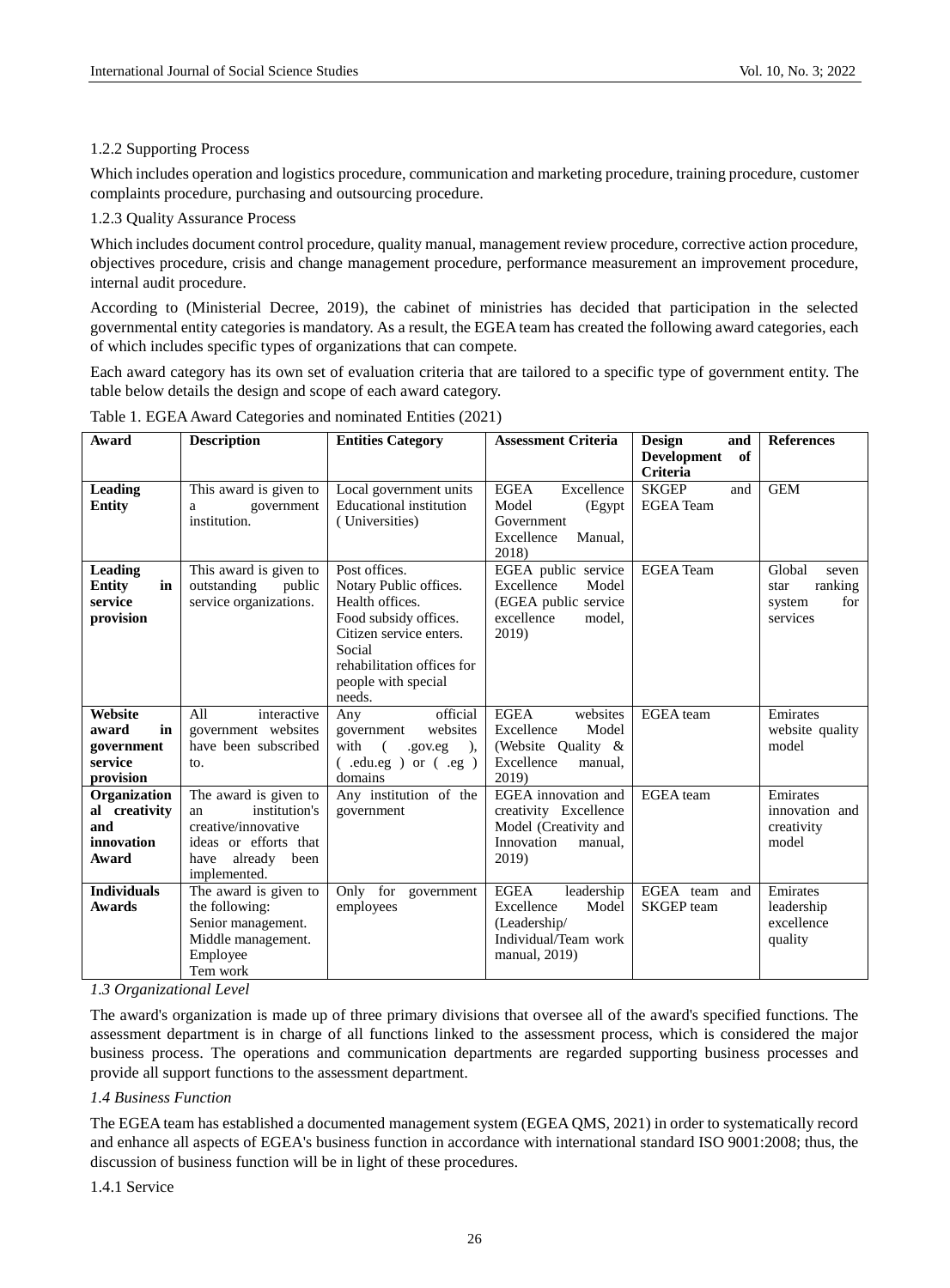The business functions are grouped into three key processes, according to (EGEA QMS, 2021).

The assessment team is formed and selected using the (EGEA Assessors Competencies manual, 2021), and the assessment process is governed using the EGEA governance manual (EGEA Governance Manual, 2019).

So far, two cycles of assessments have been conducted, with the information and outputs from the two cycles presented in the table below (EGEA Summary Report, 2021).



Figure 3. Assessment Process Flowchart (2019)

| <b>Award Category</b>            | <b>Entity Category</b>            | 2019 Round Submissions No. | 2020 Round Submissions No. |
|----------------------------------|-----------------------------------|----------------------------|----------------------------|
| <b>Leading Entity</b>            | Universities                      | 290                        | 448                        |
|                                  | Centers                           | 141                        | 162                        |
|                                  | Cities                            | 31                         | 48                         |
|                                  | <b>Villages</b>                   | 15                         | 20                         |
|                                  | <b>Districts</b>                  | 64                         | 89                         |
|                                  |                                   |                            |                            |
| <b>Leading Entity in service</b> | <b>Post offices</b>               | 226                        | 610                        |
| provision                        | Notary Public offices             | 64                         | 91                         |
|                                  | Citizen service enters            | 158                        | 160                        |
|                                  | Social rehabilitation offices for | 19                         | 232                        |
|                                  | people with special needs         |                            |                            |
|                                  | Health offices                    | NP                         | 310                        |
|                                  | Food subsidy offices              | NP                         | 50                         |
|                                  |                                   |                            |                            |
| Website award in                 | Any                               | 118                        | 100                        |
| government service<br>provision  |                                   |                            |                            |
| <b>Organizational creativity</b> | Any                               | 229                        | 122                        |
| and innovation Award             |                                   |                            |                            |
| <b>Individuals Awards</b>        | <b>Sector Head</b>                | 39                         | 30                         |
|                                  | <b>General Directorates</b>       | 99                         | 66                         |
|                                  |                                   | 333                        | 152                        |
|                                  | General Manager                   | 274                        | 126                        |
|                                  | Department Manager                |                            |                            |
|                                  | Employee                          | <b>NP</b>                  | 161                        |
|                                  | Teamwork                          | <b>NP</b>                  | 93                         |
| <b>Assessment Statistics</b>     | <b>Quality Assurance Team</b>     | 13                         | 20                         |
|                                  | Team Leaders Team                 | 9                          | 12                         |
|                                  | <b>Participated Assessors</b>     | 79                         | 104                        |
|                                  | <b>Nominated Assessors</b>        | 101                        | 136                        |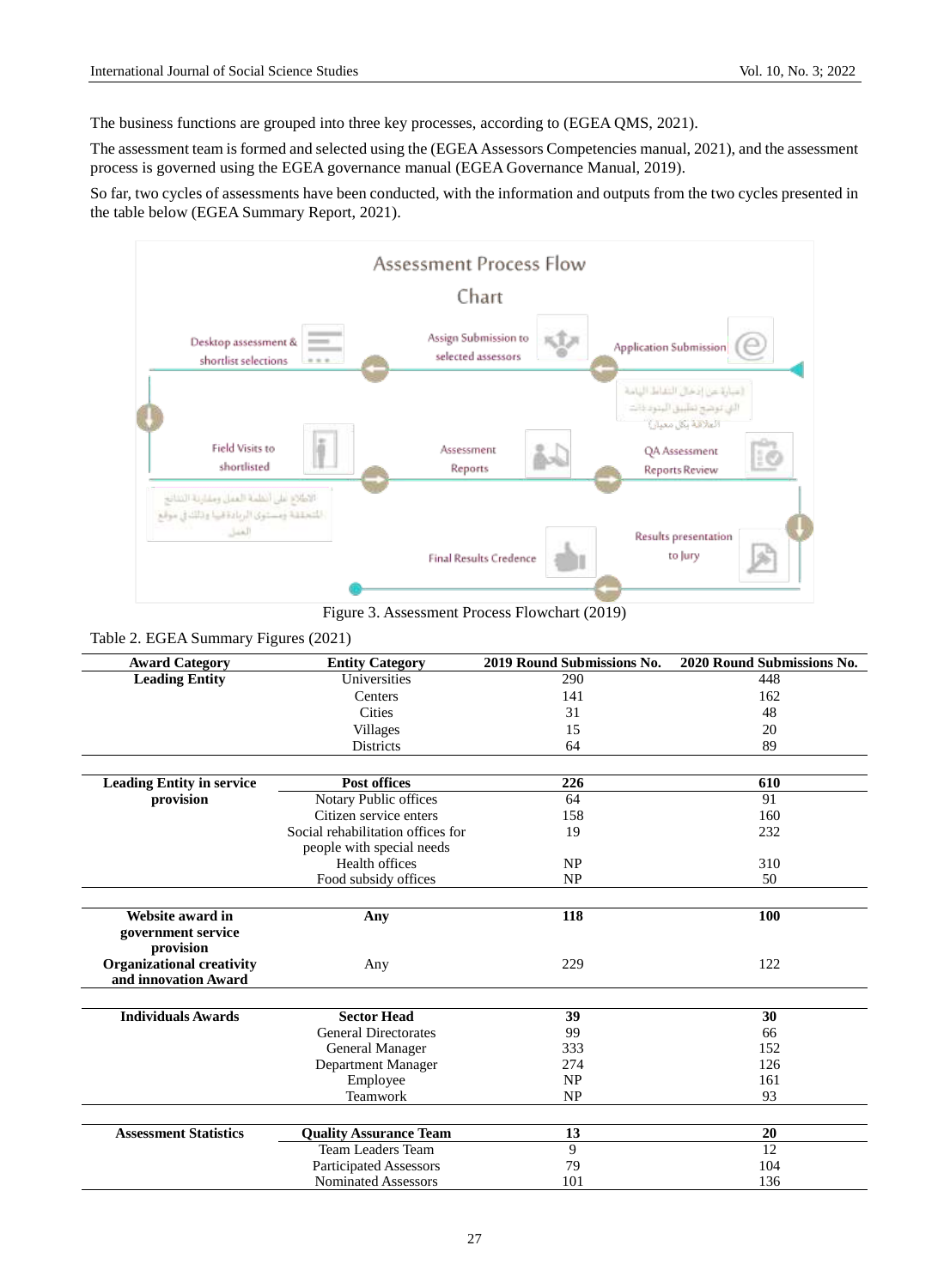| otal<br>Hours<br>~~<br>аенг<br>33 L<br>$\mathbf{r}$ | n c<br>$\mathbf{u}$<br>$\cdots$<br>. . | n. |
|-----------------------------------------------------|----------------------------------------|----|
|                                                     |                                        |    |

#### 1.4.2 Experience and Knowledge

EGEA's knowledge management system is carried out in a variety of ways between EGEA and its stakeholders, using various methods of knowledge transfer.

Mutual sharing of Excellence Models, Assessors, Team Leaders, Quality Assurance, Jury, Assessment cycle planning and management, Best practices, and Benchmarking (Feedback Reports, 2019/2020) is considered the main output of the assessment process through which the entities can define their maturity level in terms of excellence performance.

EGEA also conducted several awareness seminars, workshops, webinars, and training sessions for all government agencies; table 3.1 shows some statistics on training and awareness (EGEA Summary Report, 2021).

Table 3. Training and Learning statistics ( EGEA 2021)

|                                    | <b>2019 Round No.</b> | 2020 Round No. |
|------------------------------------|-----------------------|----------------|
| No. of trainees                    | 3699                  | 6660           |
| <b>No. of Trainers</b>             |                       | 35             |
| <b>No. of total Training Hours</b> | $30,000$ hr.          | 107,000 hr.    |
| No. of Webinars                    | NA                    | 13             |
| No. of Registered in Webinars      | <b>NA</b>             | 1585           |
| No. of participation via Facebook  | <b>NA</b>             | 2100           |
| No. of viewers via Facebook        | NA                    | 20712          |

#### 1.4.3 Marketing

EGEA's marketing and communication are administered in collaboration with the ministry's media and communication unit, through which EGEA's marketing is carried out in accordance with the marketing and communication procedure EGEA-S02 (EGEA QMS, 2021).

## 1.4.4 Human Resources

The ministry of planning and economic development's human resources department oversees all human resource operations and activities.

## 1.4.5 Finance and Accounting

All financial and accounting tasks and operations are overseen by the ministry of planning and economic development's finance department, with budget and contract coordination by EGEA's operation and logistics department.

## 1.4.6 Information Technology

The award had fully electronically transformed from manual submission and assessment to fully automated process through a tailored design platform for submission, assessment, jury, and final reports to all awards categories and participating entities, as the award had fully electronically transformed from manual submission and assessment to fully automated process through a tailored design platform for submission, assessment, jury, and final reports to all awards categories and participating entities.

#### 1.4.7 Research and Development

EGEA's quality and assessment department is fully responsible for all award criteria updates and design, having developed the following manuals for each award category: (Egypt Government Excellence Manual, 2018), (EGEA public service excellence model, 2019), (Website Quality & Excellence manual, 2019), (Creativity and Innovation manual, 2019), and (Leadership/ Individual/Team work manual, 2019).

## *1.5 Geography*

EGEA only applies to Egyptian government institutions in Egypt, regardless of their size or nature, and is confined to the categories listed above unless new categories are established.

Egypt's administration sector employs about 4 million people, with the award's long-term goal of covering all public sectors, including 33 ministries, 63 economic authorities, 107 service authorities, 27 governorates, and 27 universities (Masrawy, 2018).

## *1.6 Industry*

Only Egypt's public / governmental sector is forced to take part in the award.

## *1.7 External Environment*

1.7.1 Political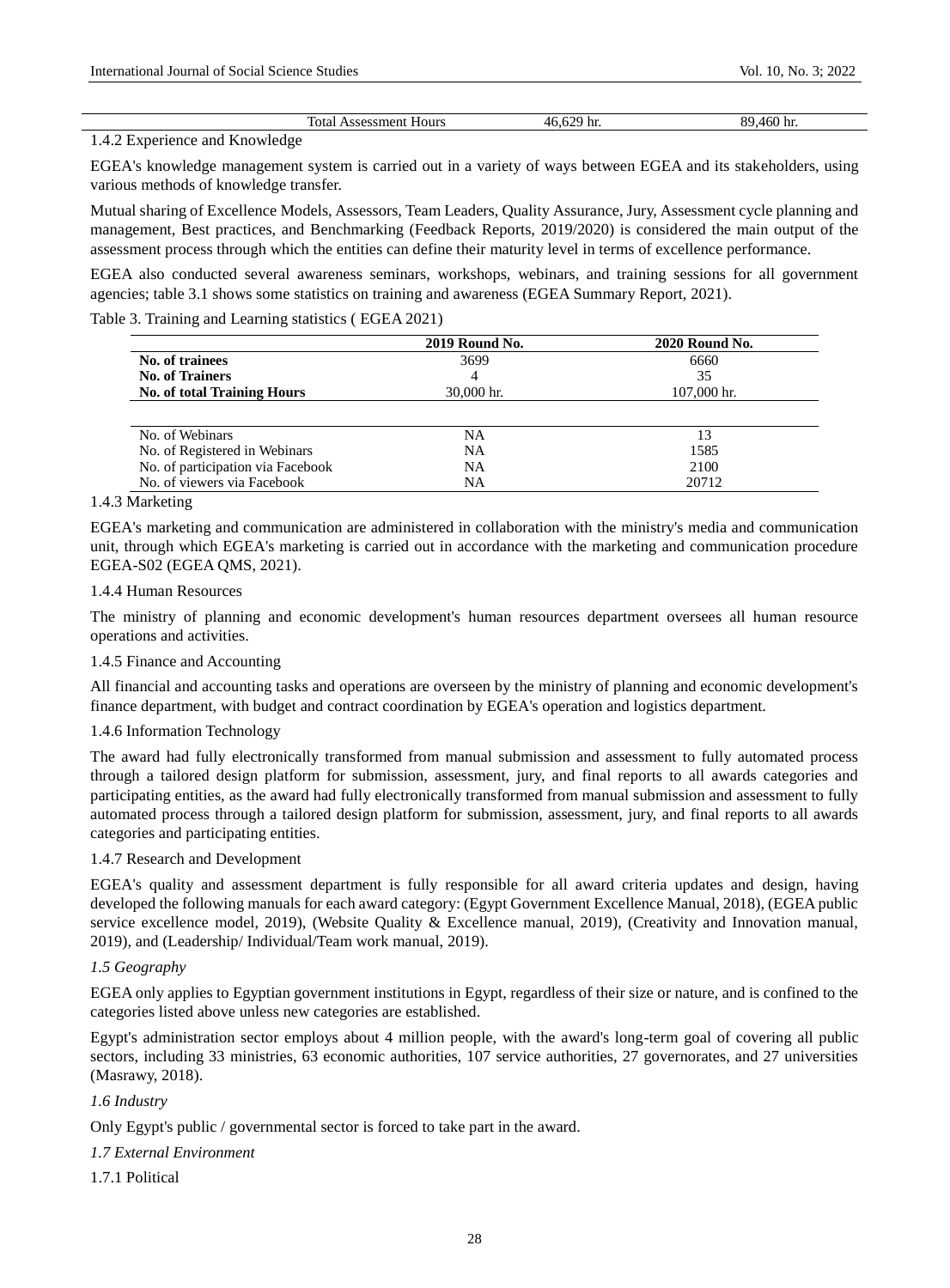As excellence is regarded as a sustainable development goal, it cannot be realized without political stability and support in Egypt.

#### 1.7.2 Economic

Because the EGEA is overseen by the Ministry of Planning and Economic Development, the award has a slight advantage in terms of economic sustainability due to direct contact with high-level commands who facilitate any financial support for the award.

## 1.7.3 Social

EGEA faced numerous challenges, including government employee resistance at the outset and the incorporation of an excellence culture within government institutions, which is progressing slowly but steadily and has shown significant improvement in round two.

Because the lack of certified, experienced Egyptian assessors is critical to the award, EGEA has published a competency manual for assessor selection (EGEA Assessors Competencies manual, 2021) as well as launched a capacity building programme for Egyptian assessors to increase the pool of selection in upcoming rounds.

## 1.7.4 Technological

EGEA has taken the lead in this area, and the award has worked from the start to implement and adopt technology in all of its activities, such as an assessment platform and a shared point / cloud for internal processes. Additionally, EGEA has full access to the most recent benchmarking initiatives (Memo of understanding, 2018).

## 1.7.5 Ecological

The pandemic had a very positive effect on EGEA, as the implementation of technology was widely accepted, and EGEA took advantage of the opportunity to build its technological infrastructure in a very advanced manner; however, the pandemic has a negative effect on the rescheduling of the entire assessment plan and final ceremony as well.

#### 1.7.6 Legal

EGEA is required to follow all public administration legislation in terms of contracting and outsourcing, including Law No.182-2018 for the management of purchasing and contracting of public institutions (Law182 for the management of purchasing and contracting of public institutions, 2018), as well as any programmes or recommendations from the Ministry of Planning or the Cabinet of Ministries.

## *1.8 Internal Environment*

## 1.8.1 Customer

Government entities are considered the primary customers who receive the majority of EGEA's service output, which includes training, awareness, reports, and awarding of winners.

#### 1.8.2 Supplier

EGEA has contracts with many service providers to improve service delivery outcomes for EGEA customers. Service providers offer services for website assessment, individual awards assessment, assessment platform, mystery shopper assessment to compare actual service with the target service for service provision award.

## 1.8.3 Employees

Employees are a mix of governmental and contracted workers, resulting in a diverse range of experience and knowledge about excellence and government work methods.

#### 1.8.4 Stakeholder analysis

After each assessment cycle, the assessment teams should complete a lesson learned report (EGEA Lesson Learnt Report, 2019) from the assessment cycle, which is delivered to the EGEA management team, which includes assessors, team leaders, and quality assurance. For example, one of the recommendations from round one is to modify the criterion for public service award, which is implemented directly in the second round through (EGEA public service excellence model, 2019).

An interview is conducted with (M. Mohamady, personal communication, August 23, 2021) director of quality and assessment about his personal perspective on the main CSFs that determine excellence implementation in public sectors, as he declared the following CSFs.

[1] leadership, [2] human assets, [3] Reliable data, [4] culture, [5] excellence model, [6] digital infrastructure, [7] governance framework, [8] performance metrics, [9] trust, [10] partnership.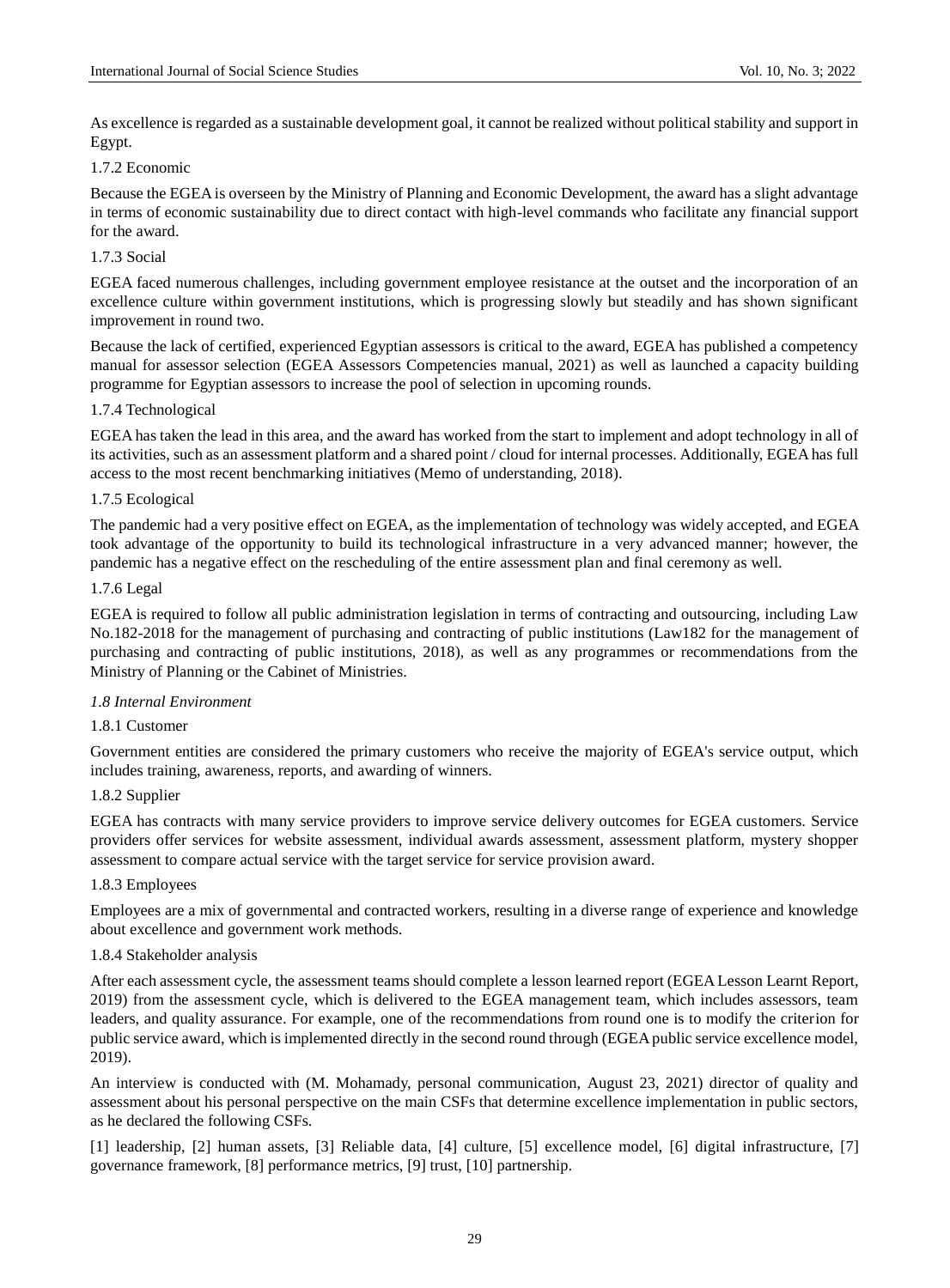The EGEA operation team conducts surveys in order to collect the voice of the customer and relative stakeholder; the customer satisfaction barometer was around 85 percent, which is considered acceptable by the EGEA management team; additionally, the survey contains different opinions regarding award activity and service delivered, either positive or negative (EGEA Customer satisfaction survey, 2021), positives such as electronic submission, training and awareness, communication, teamwork, etc.

*1.9 Time*

EGEA is conducted on an annual basis, with two assessment rounds deployed thus far in 2019-2020, each round encompassing all activities such as training, assessment, and ceremony.

#### **2. Literature Review**

#### *2.1 Excellence and National Quality Awards Overview*

The primary goal of government excellence awards is to rank competing entities based on how far they excel in performance against certain criteria, so that the difference between two excellent entities can be measured and identified objectively (Ahrens, 2013).

EFQM is a well-known and widely used excellence model in both the private and public sectors around the world, but the model was primarily designed by and for the private sector and has been widely adopted by the public sector as well (Ahrens, 2013). Nonetheless, despite widespread acceptance, there are several claims that the model is not properly configuring with the nature of public sector work in terms of political issues, regulation, governance, and "non-financial performance measurement" (Ahrens, 2013, p.579). As a result, EGEA has decided to adopt the 4G excellence model, which was designed by the Emirates government after many years of implementing the EFQM excellence model in the public sector.

The main advantage of the 4G excellence model is that it suits government work types by encouraging the public sector to develop innovative solutions within the boundaries of the law in order to enhance and customize public service. The model also motivates entities to develop benchmark tools to standardize and modernize their scope of work and service provided to public citizens (Ahrens, 2013).

According to Lasrado and Uzbeck (2017), national quality awards implemented by governments around the world have increased capacity for performance improvement in the public sector and have significantly improved overall country performance and competitive indices over others.

## *2.2 Critical* Success Factors in Literature

## 2.2.1 Critical Success Factors in Empirical and Conceptual Papers

Aquilani, Silvestri, and Ruggieri (2017) attempted to comprehend all CSF that were mentioned in every literature from peer-reviewed articles of Ebscohost, JSTOR, and Springer link database and provide an analysis of the CSF for TQM that described three different clusters of papers "identification papers", "implementation papers", and "impact on performance papers" (p. 184) .

| CSFs in our study (2016)                                                                        | Total<br>number of<br>occurrences<br>(total 103) | CSFs in Sila and<br>Ebrahimpour (2002)         | Total<br>number of<br>occurrences<br>$ftotal$ $76$ ) |
|-------------------------------------------------------------------------------------------------|--------------------------------------------------|------------------------------------------------|------------------------------------------------------|
| 1. Leadership/top management<br>commitment/role of top management                               | 93                                               | 1. Top management<br>commitment and leadership | 67                                                   |
| 2. Customer focus/satisfaction                                                                  | 70                                               | 2. Customer focus                              | 53                                                   |
| 3. Training and education                                                                       | 66                                               | 3. Information and analysis                    | 53                                                   |
| 4. Measurement or metric systems/data<br>information and analysis/quality data<br>and reporting | 59                                               | 4. Training                                    | 50                                                   |
| 5. Supplier collaboration/management/<br>supplier quality (management)                          | 52                                               | 5. Supplier management                         | 47                                                   |
| 6. Process quality management                                                                   | 48                                               | 6. Strategic planning                          | 38                                                   |
| 7. Continuous improvement                                                                       | 46                                               | 7. Employee involvement                        | 32                                                   |
| 8. TQM as a strategic issue/planning/role of<br>quality department                              | 40<br><b>CONTE</b>                               | 8. Human resource management                   | 26                                                   |
| 9. Employee commitment and attitude/<br>involvement                                             | 39                                               | 9. Process management                          | 26                                                   |
| 10. Organizational culture/quality culture/<br>organizational climate/learning                  | 37                                               | 10. Teamwork                                   | $^{22}$                                              |

Figure 4. A benchmark of most important CSFs (Aquilani,Silvestri and Ruggieri, 2017)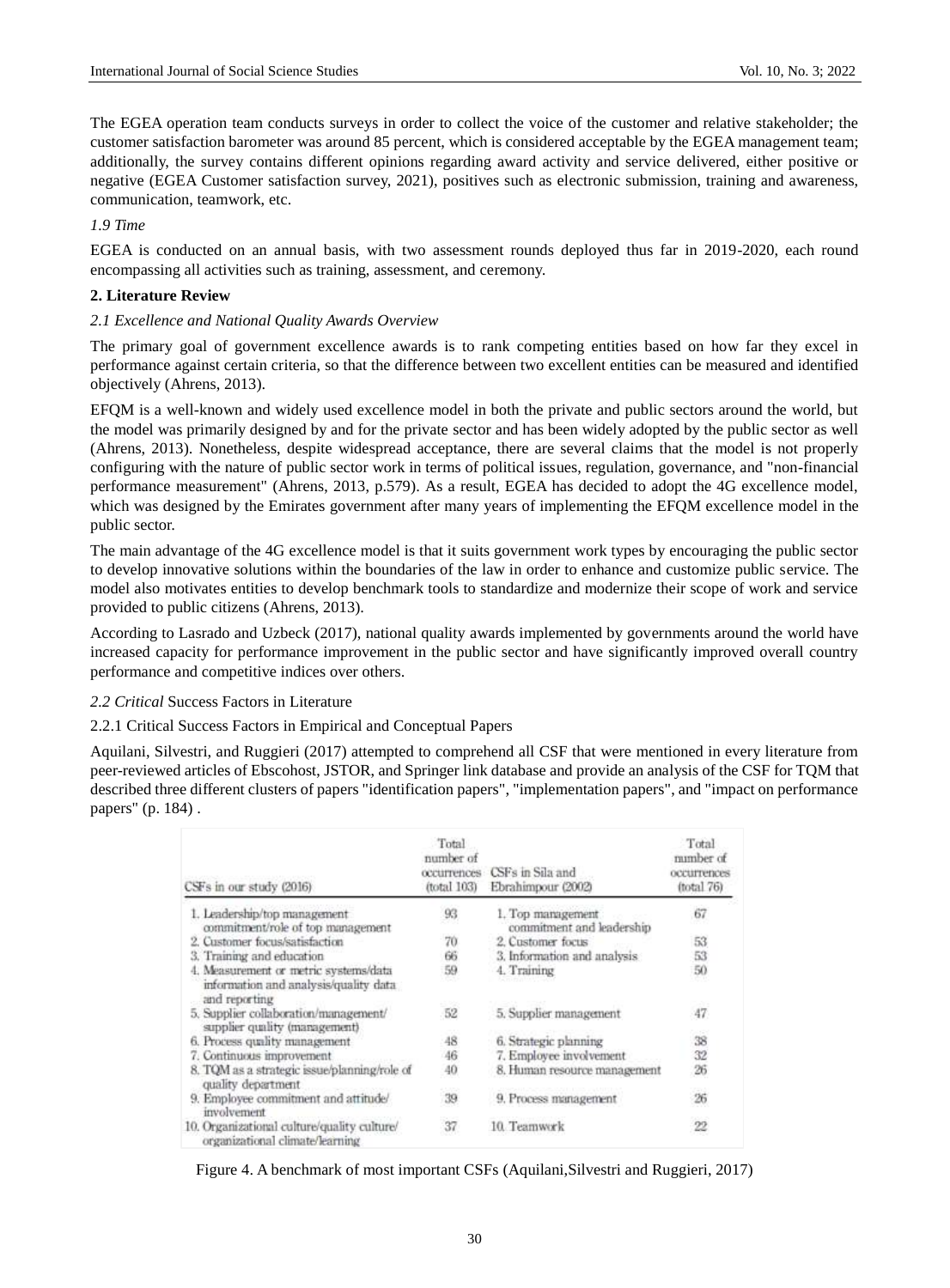Thiagarajan and Zairi (1997) identified TQM CSF through implementation case studies supported by quality gurus and the writer's opinions and concepts, where he emphasised four main CSF: [1] leadership, [2] internal stakeholder management, and [3] policy and strategy.

Terziovski ,Sohal and Samson (1996) identified CSF for TQM in eight Australian manufacturing and service organization as [1] leadership and quality based vision, [2] employee participation and unions, [3] identification of customer expectation and measurement of perception, [4] strategy.

Sila and Ebrahimpour (2003) understood and analysed 76 empirically validated TQM CSFs in various contexts across multiple countries, despite differences in "cultures, religions, education level, information technology, government regulation, and the extent of industrialization" (p. 237). Some CSFs have been successfully implemented in various countries with varying variables; the CSFs are depicted in Figure 5.

| TOM factor                               | No. of studies<br>in which.<br>the factor.<br>was extracted | No. of country<br>categories in<br>which the factor<br>is present. |
|------------------------------------------|-------------------------------------------------------------|--------------------------------------------------------------------|
| Top management commitment and leadership | 67                                                          |                                                                    |
| Customer focus                           |                                                             |                                                                    |
| Information and analysis                 | 53<br>53                                                    |                                                                    |
| Fraining                                 | 94731231116                                                 | 23,21,17,19,17,16,18,16,15,19,17,18,17,19,17,18,17,18,17,18,12,10  |
| Supplier management                      |                                                             |                                                                    |
| Strategic planning                       |                                                             |                                                                    |
| Employee involvement.                    |                                                             |                                                                    |
| Human resource management                |                                                             |                                                                    |
| Process management                       |                                                             |                                                                    |
| Teamwork                                 |                                                             |                                                                    |
| Product and service design               |                                                             |                                                                    |
| Process control                          |                                                             |                                                                    |
|                                          |                                                             |                                                                    |
| Continuous improvement.                  | 16                                                          |                                                                    |
| Employee empowerment                     | 16                                                          | 0.106                                                              |
| Quality assurance                        | 15                                                          |                                                                    |
| Social responsibility                    | 10                                                          |                                                                    |
| Employee satisfaction                    | ö                                                           | 6                                                                  |

Figure 5. Most commonly extracted CSF across 67 studies and the 23 country categories (Sila and Ebrahimpour, 2003)

Karuppusami and Gandhinathan (2006) developed a methodology for identifying and categorising CSFs based on criticality on TQM by using rigorous statistical reliability and validity tests for identification and "Pareto Analysis" for criticality categorization; ultimately, 56 CSFs were extracted from an extensive literature review, with 14 factors considered to be "Vital Few" (p. 376). According to the Pareto analysis, which represents 80% of the total, and the remaining 42 factors represent 20% of the total "useful many" (Karuppusami & Gandhinathan, 2006).

The vital few factors are leadership and quality policy, supplier management, customer focus, training, employee relation, product & service design, quality data, role of quality department, human resource management, design & conformance, cross function quality teams, benchmarking, information & analysis.

So, after reviewing concept or empirical paper availability in order to survey all CSFs that have been modelled and initiated throughout literature (Aquilani et al., 2017), we have concluded that the most fundamental CSFs that have been initiated and theorized through different literatures are top management commitment & leadership, customer focus, information & analysis, training & education, supply chain management, strategic planning, employee involvement, human resource, process management, teamwork, employee relation , product/service design.

## *2.3 Critical Success Factors in Applied Research Papers*

AlZawati et al. (2020) stated that there are 46 CSFs of Ems that determine its implementation after an extensive literature review, the ISM and Fuzzy MICMAC has been used through Delphi method and structured brain storming with subject matter experts in different fields where the selection of 28 most renowned factors from different points of view are agreed in order to suit the context of the research, the model has been developed with relation according to the figures below.

AlZawati et al. (2020) used an ISM-based model to draw relationship between different CSFs with each other as shown in figure 6, where "The bottom level factors are strong inputs, whereas the top-level factors are strong outputs". The factors at the bottom are the root causes of achieving top consecutive levels.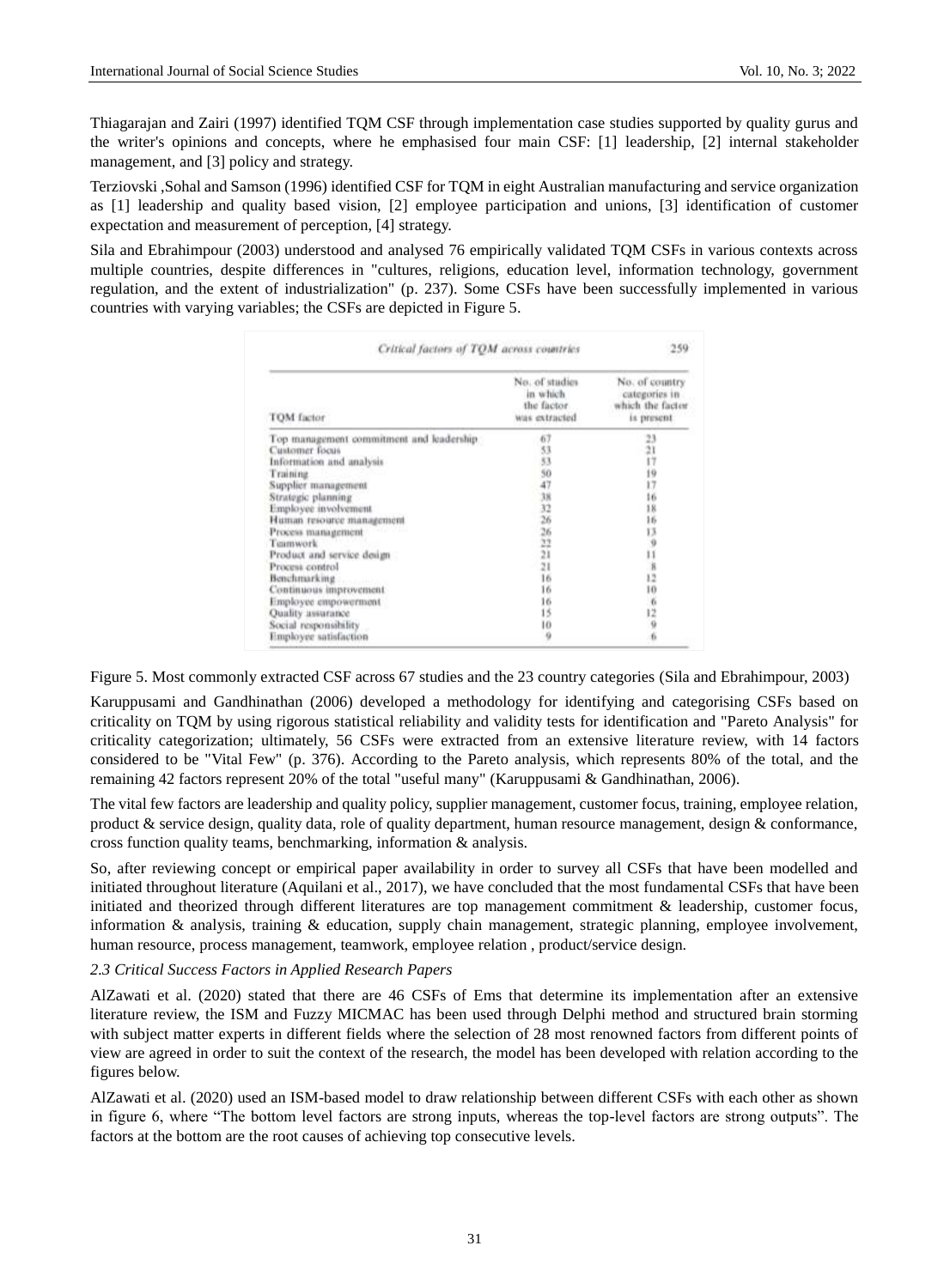



Lasrado and Uzbeck (2017) studied award-winning organisations in the UAE, particularly those that participated in DQA, to identify key practises, best practises, and their journey toward excellence through national awards.

The study had concluded that the following CSFs have a positive relationship with excellence implementation and performance success: leadership styles, Innovative culture, employee empowerment, Top management commitment, organizational structure, stakeholder involvement, resource allocation continuous improvement, self-assessment, employee satisfaction, organization culture, integrated management system adoption (ISO standards), Employee rewarding system, Training and awareness, Employee competencies, Benchmarking, Technological advancement.

Arumugam, Mojtahedzadeh and Malarvizhi (2011) discussed CSFs that affect automotive organization performance through TQM philosophy implementation, as shown in the below figure 7.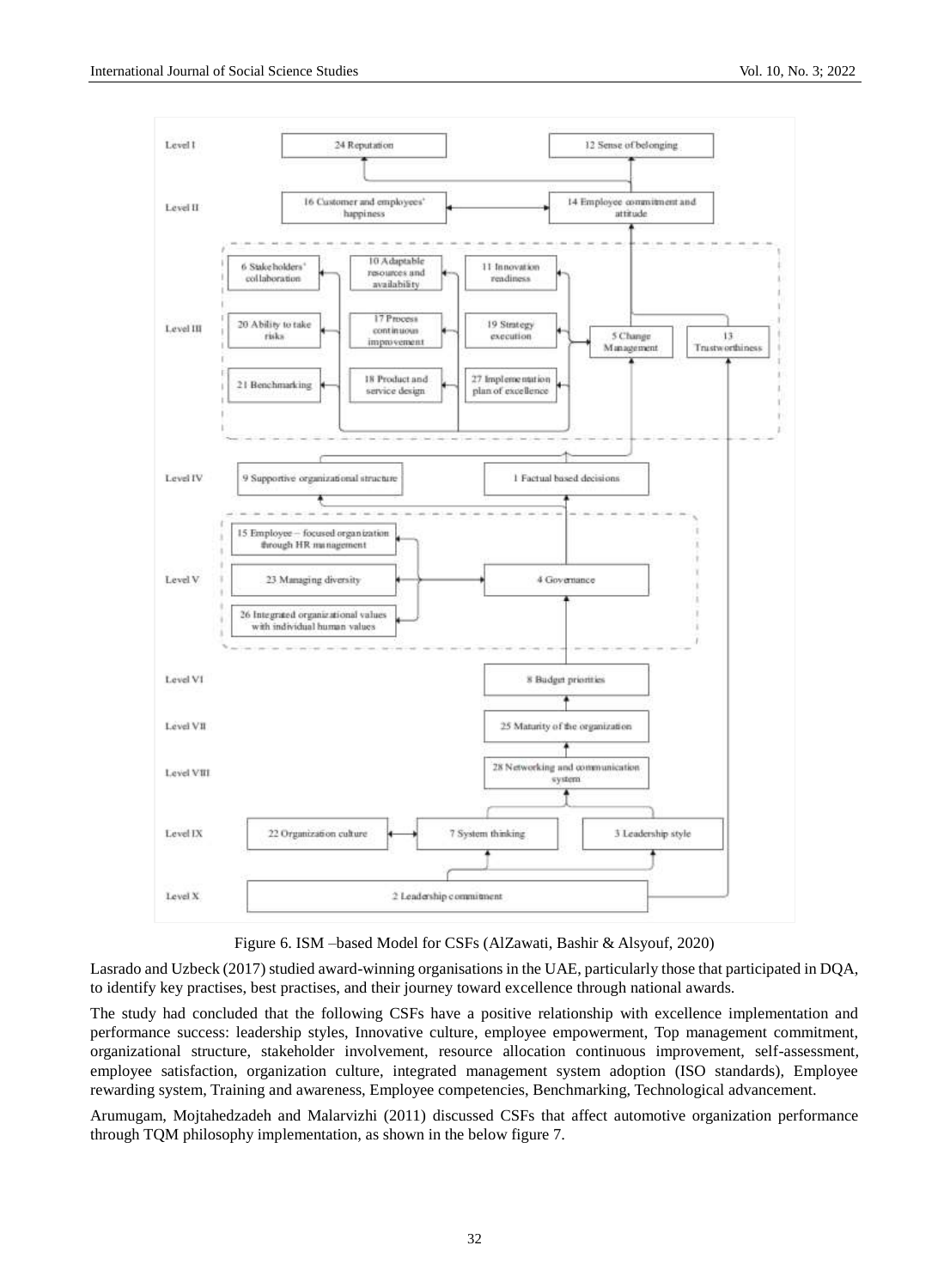

Figure 7. CSF of TQM (Arumugam, Mojtahedzadeh & Malarvizhi, 2011)

Jain and Ajmera (2019) investigated the CSF that influence the implementation of lean manufacturing concepts in health care organizations. They concluded that the main, top priority, and most critical CSF that have the greatest influence and impact on lean implementation are goal specificity, lean leadership, clarity of organizational vision, financial capability, professional organizational culture, lean training, competency & expertise, value addition, patient's involvement in quality program, employee engagement, teamwork & interdepartmental cooperation, time constraint for lean implementation, employee resistant to lean culture, communication  $\&$  goal results, follow up  $\&$  evaluation.

Moheel, Alkatheri, AlSukhayri and AbdulAziz (2019) investigated the following CSF that influence TQM implementation in software:

Top management commitment and leadership, Client/customer focus, Organizational culture, Process quality management, Quality measures, Human resource management, Employee empowerment, Employee commitment and attitude, Continuous improvement, Benchmarking, Infrastructure and facilities, Risk management, Communication, Cycle time reduction, Strategic quality planning / policy, Supplier management, Simplicity, Prototyping / evolutionary development, The role of quality department, Product design process.

According to (Kumar & Sharma, 2017), after studying CSF that affect TQM implementation in seven multinational companies and receiving expert intervention and conducting an extensive literature review, the final number of CSF is 14 as follows:

Product and manufacturing leadership, Development of competitive strategy, Continuous quality improvement, zero defect, Customer satisfaction and customer service, Integrated HR practices, Reduction in product cost, Cycle time improvement and short lead time, Feedback system, Employee training, Invest more in new product development, TQM tools and techniques, Organizational culture and Teamwork.

Ismail (2009) studied CSF for TQM implementation in SMEs and their impact on overall performance, though he divided the CSF into three main categories strategic factors, tactical factors, and operational factors with a total of 24 factors, where he concluded that the most critical factors are the strategic ones that have the greatest impact on TQM implementation besides their impact on other non-strategic factors, tactical factors are less critical than strategic factors, and operational factors are less critical than strategic factors,the following factors have been mentioned:

Strategic Factors**:** Includes Leadership, Organizational culture, Top management support, Continuous improvement and Benchmarking.

Tactical Factors**:** Includes Quality goals and policy, Team building and problem solving, Employee empowerment, Employee involvement, Employee training, Use of information technology, Supplier quality, Supplier relationships,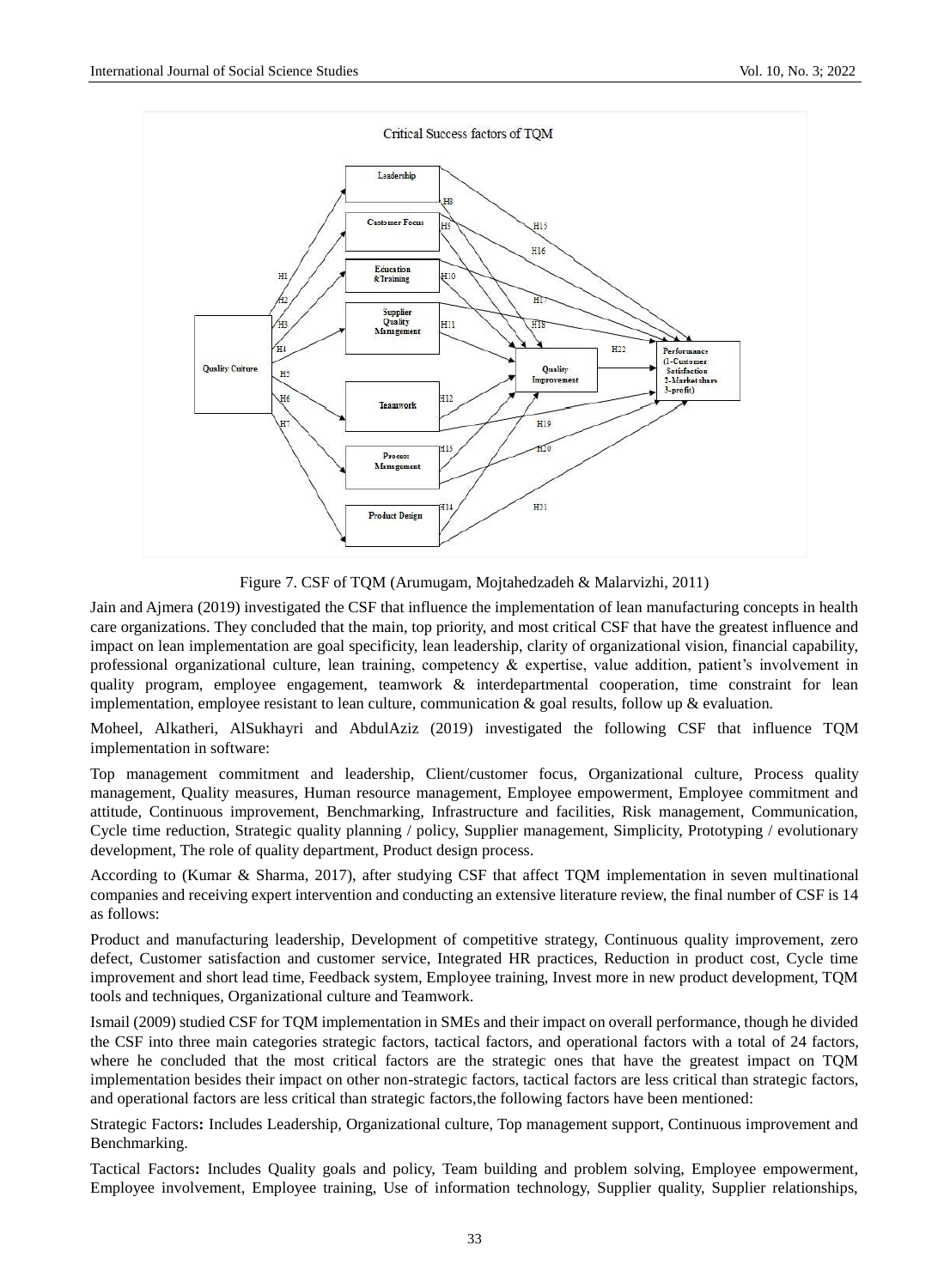Assessment of performance of suppliers and Operational Factors.

Product and service design**:** Includes Enterprise performance metrics for TQM Process control, Customer orientation, Management of customer relationships, Resources value addition process, Realistic TQM implementation schedule, Customer and market knowledge, Resources conservation and utilization, Inspection and checking work.

## **3. Methodology**

#### *3.1 Theoretical Framework*

The research will use a qualitative narrative approach for an exploratory purpose. The data will be collected and analyzed by using human interactive data sources by means of unstructured interviews. The research will be conducted under a very extensive literature review in order to define, enumerate, and determine the CSFs that contribute to and determine the implementation of excellence models in the public sector in different government contexts, and then exploratory questions will be subject to experimentation. As illustrated in (AlZawati et al.), the proposed theoretical framework focuses solely on independent factors and linkage factors that influence independent factors.



Figure 8. Theoretical Framework

## 3.1.1 Dependent Variable

**VAR (Y):** Excellence implementation: the application of the EGEA government excellence model criteria in Egyptian public sector organizations in order to improve performance and public services.

3.1.2 Independent Variable

**VAR (X1):** leadership Commitment: the overall direction of the organization's top management toward excellence, as well as the role of top management in providing adequate resources, strategies, and policies for the implementation of excellence. (Government Excellence Model Manual-GEM 2.0, 2020).

**VAR (X2):** leadership Style: leadership traits that play significant role in deriving change and fostering excellence culture and performance in the organization. (Government Excellence Model Manual-GEM 2.0, 2020).

**VAR (X3):** Organization Culture: beliefs and values that are deeply inherited within the organization and have a direct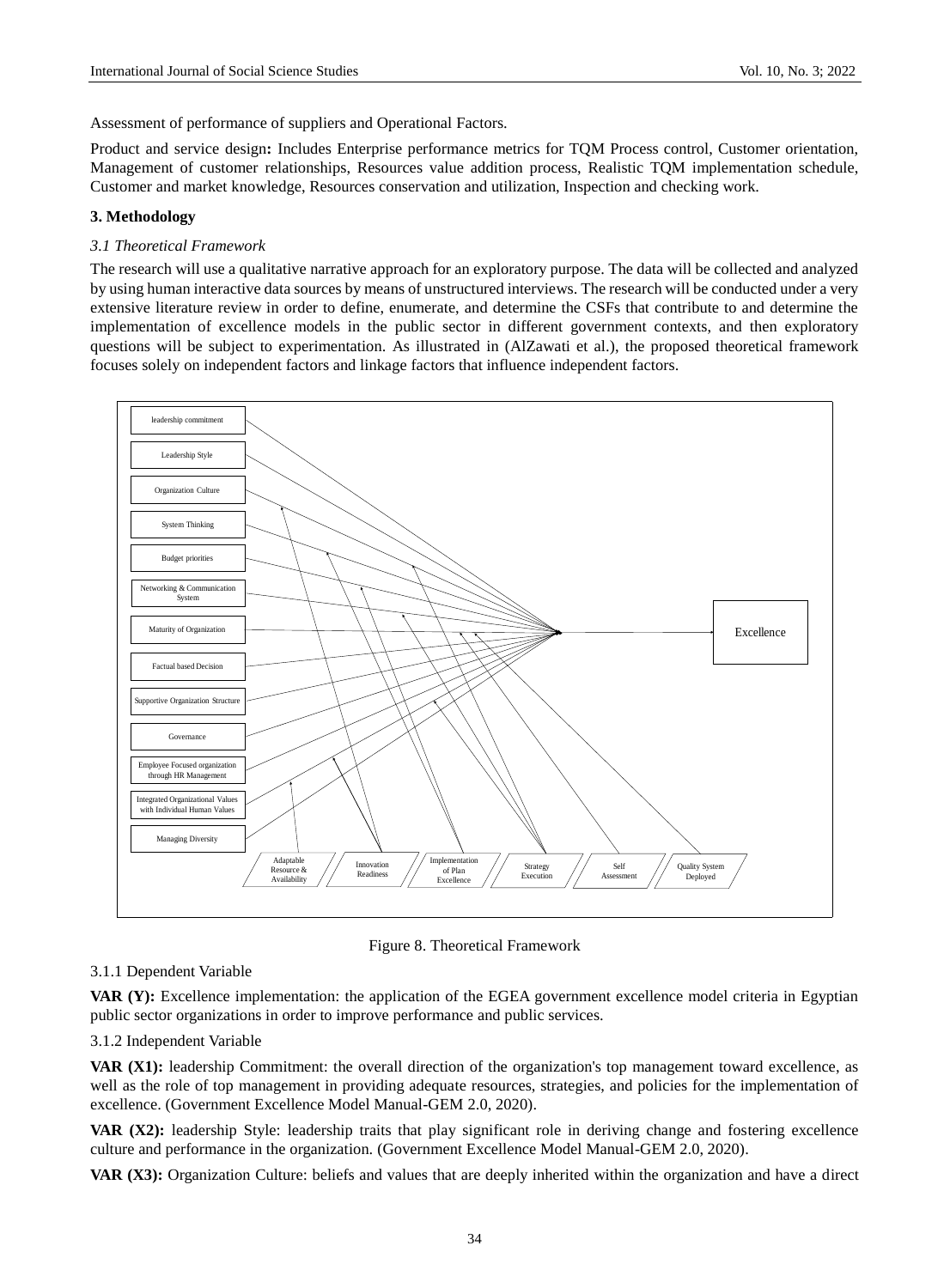impact on excellence adoption and implementation.

**VAR (X4):** System Thinking: the integration of excellence within the DNA of the organization's process and daily routine, using process as a default practice in all business functions inside the organization.

**VAR (X5):** Budget priorities: refers to budget allocation and appropriation for designed activities in order to increase the efficiency of the organization.

**VAR (X6):** Networking & Communication System: Internal and external communication with relevant interested parties within the organization. The organization shall identify its proposed stakeholders and design suitable methods of communication appropriate for each in order to disseminate excellence culture.

**VAR (X7):** Maturity of the Organization: The maturity level of the organization in the continuum of excellence will shape the excellence framework inside the organization as elaborated in the excellence maturity continuum.

**VAR (X8):** Factual Based Decisions: refers to a decision-making process that is based upon data and information related to performance rather than subjectivity.

**VAR (X9):** Supportive Organization Structure: chain of command, roles and responsibilities in the organization to avoid any overlapping or delay in delivery which shall affect negatively performance and excellence (Government Excellence Model Manual-GEM 2.0, 2020).

**VAR (X10):** Governance: refers to the way by which the power and authority is exercised, (Government Excellence Model Manual-GEM 2.0, 2020). Fulfilling the accountability, integrity, and transparency principles toward human resources, stakeholders, and the community in areas related to performance and compliance with the legislation set by the government.

**VAR (X11):** Employee Focused Organization through HR Management: Nurturing the human capital that refers to all individuals working at the government entity, who are performing jobs and exerting efforts to complete projects related to the entity's services (Government Excellence Model Manual-GEM 2.0, 2020).

**VAR (X12):** Integrated Organizational Values with Individual Human Values: Capitalizing on win-win partnerships that optimize the mutual benefits whereby both parties can leverage the essential capabilities to achieve the desired outcomes, generate innovations, promote efficiency and complement knowledge and skill sets(Government Excellence Model Manual-GEM 2.0, 2020).

**VAR (X13):** Managing Diversity: The difference in culture, attitudes, and objectives should be comprehended by the organization in order to create an internal environment that facilitates the full involvement of all employees' performance and excellence decisions.

3.1.3 Moderating Variables

VAR (M1): Adaptable Resource & Availability: implementing systems, programs, processes and policies that are compatible with best practices in ensuring the optimum utilization of resources. This includes financial planning and budgeting, internal control, monitoring and reporting, audit processes (Government Excellence Model Manual-GEM 2.0, 2020).

**VAR (M1):** Innovation Readiness: instills a culture of innovation to approach the challenges unconventionally, cease the practice of outdated functions and steer away from building an innovation enabling system towards building a creative mindset that exists everywhere in the everyday tasks and functions (Government Excellence Model Manual-GEM 2.0, 2020).

**VAR (M1):** Implementation of Plan Excellence: ensuring timely and quality execution of strategies and policies with the optimal use of resources and adequate tools to achieve positive impact (Government Excellence Model Manual-GEM 2.0, 2020).

**VAR (M1):** Strategy Execution: providing a comprehensive framework throughout planning, implementing, and monitoring and evaluating to assess impact, the framework requires; aligning strategies with the country's long-term vision and the national agenda (Government Excellence Model Manual-GEM 2.0, 2020).

**VAR (M1):** Self-Assessment: a systematic process or activities that are implemented inside the organization to determine points of weakness or strength in order to design proper development plans and strategies to support organizations in implementing excellence.

VAR (M1): Quality System Deployed: Organization adoption refers to an organization's adoption of any quality management systems standards or methods to improve performance and enhance excellence, such as ISO standards, six sigma, lean methods, and TQM.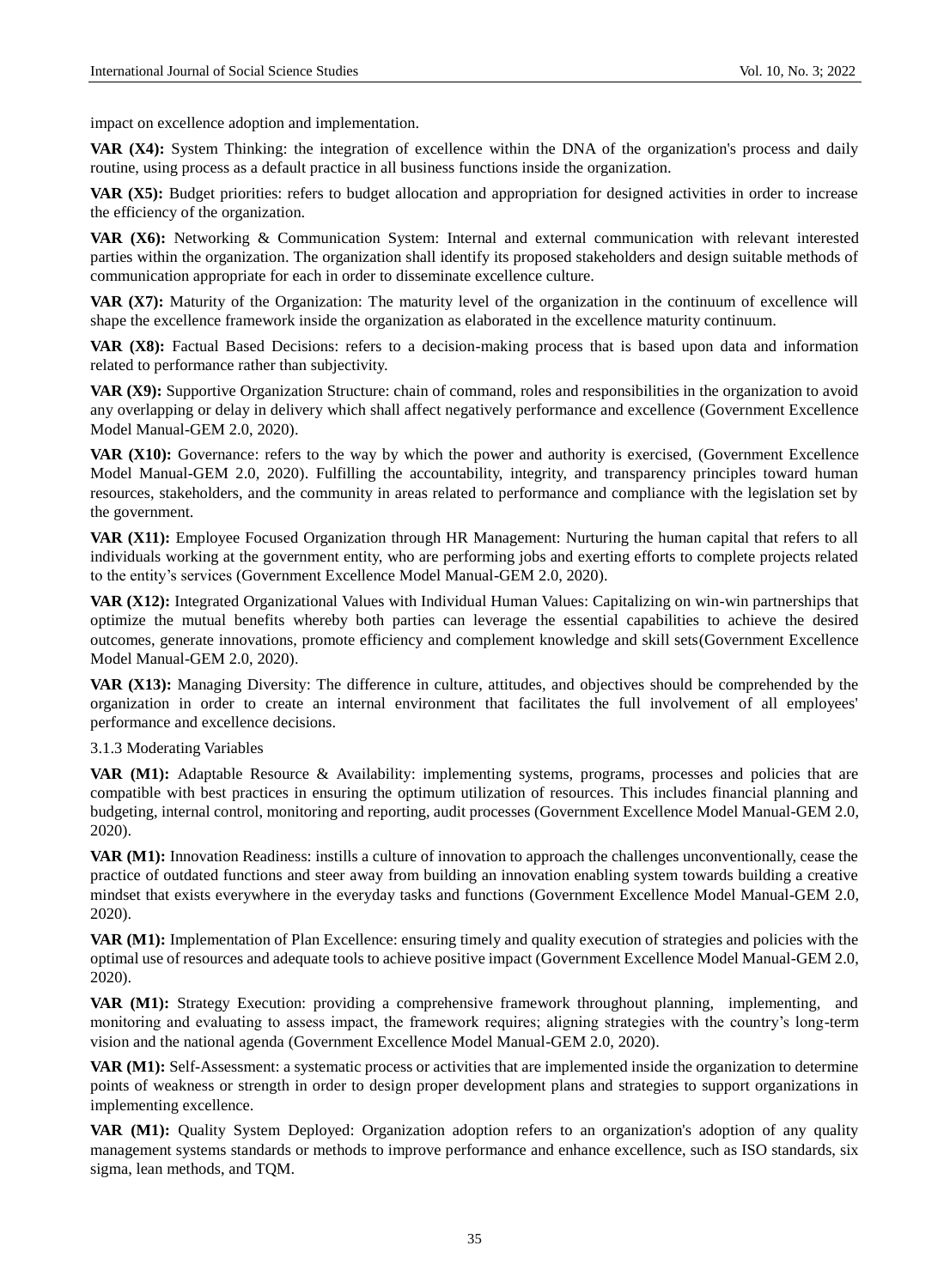*3.2 Research Questions*

3.2.1 Major Questions

**MjRO 1:** What are the most influenced CSFs effects implementation of excellence in public sector?

3.2.2 Minor Questions

**MinRQ1:** How top leadership commitment effects on excellence implementation?

**MinRQ2:** How leadership Style effects on excellence implementation?

**MinRQ3:** How Organization Culture effects on excellence implementation?

**MinRQ4:** How System Thinking effects on excellence implementation?

**MinRQ5:** How Budget priorities effects on excellence implementation?

**MinRQ6:** How Networking & Communication System effects on excellence implementation?

**MinRQ7:** How Maturity of the Organization effects on excellence implementation?

**MinRQ8:** How Factual Based Decisions effects on excellence implementation?

**MinRQ9:** How Supportive Organization Structure effects on excellence implementation?

**MinRQ10:** How Governance effects on excellence implementation?

**MinRO11:** How Employee Focused Organization through HR Management effects on excellence implementation?

**MinRQ12:** How Integrated Organizational Values with Individual Human Values effects on excellence implementation? **MinRQ13:** How Managing Diversity effects on excellence implementation?

**MinRQ14:** How Adaptable Resource & Availability influence the relationship between Integrated Organizational Values with Individual Human Values and excellence model implementation?

**MinRQ15:** How Innovation Readiness influence the relationship between organization culture and excellence model implementation?

**MinRQ16:** How Innovation Readiness influence the relationship between Employee Focused Organization through HR Management and excellence model implementation?

**MinRQ17:** How Implementation of Plan Excellence influence the relationship between system thinking and excellence model implementation?

**MinRQ18:** How Implementation of Plan Excellence influence the relationship between budget priorities and excellence model implementation?

**MinRQ19:** How Strategy Execution influence the relationship between Integrated Organizational Values with Individual Human Values and excellence model implementation?

**MinRQ20:** How Strategy Execution influence the relationship between Integrated networking & communication system and excellence model implementation?

**MinRQ21:** How Strategy Execution influence the relationship between organization culture and excellence model implementation?

**MinRQ22:** How Self-Assessment influence the relationship between employee maturity of organization and excellence model implementation?

**MinRQ23:** How Quality system deployed influence the relationship between maturity of organization and excellence model implementation?

*3.3 Proposition*

**P1:** There are 19 CSF that have most influenced CSFs effects implementation of excellence in public sector.

**P2:** There is a relationship between leadership commitment and excellence implementation.

**P3:** There is a relationship between leadership Style and excellence implementation.

**P4:** There is a relationship between Organization Culture and excellence implementation.

**P5:** There is a relationship between System Thinking and excellence implementation.

P6: There is a relationship between Budget priorities and excellence implementation.

**P7:** There is a relationship between Networking & Communication System and excellence implementation.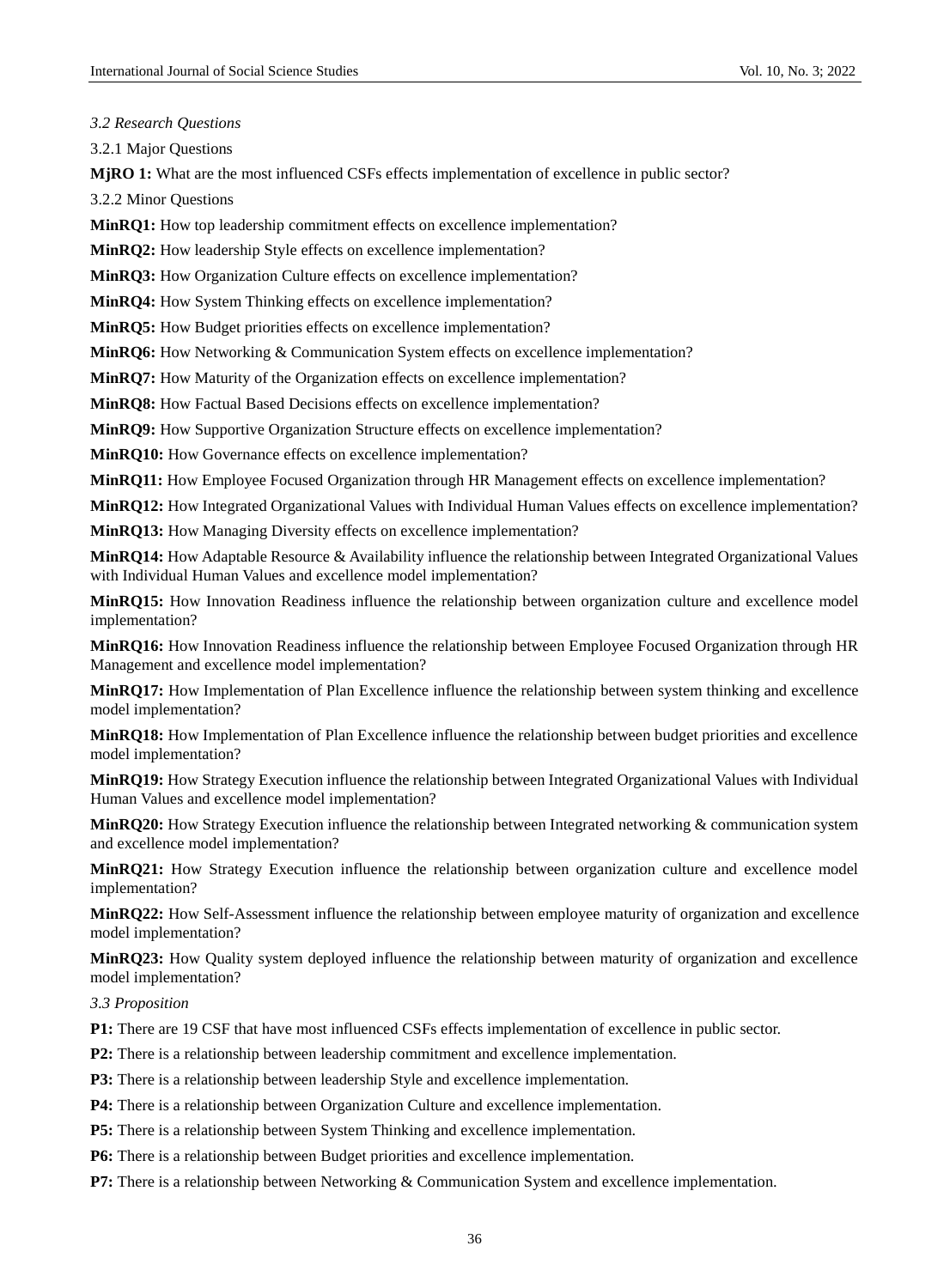**P8:** There is a relationship between Maturity of the Organization and excellence implementation.

**P9:** There is a relationship between Factual Based Decisions effects and excellence implementation.

**P10:** There is a relationship between Supportive Organization Structure and excellence implementation.

**P11:** There is a relationship between Governance and excellence implementation.

P12: There is a relationship between Employee Focused Organization and excellence implementation.

**P13:** There is a relationship between Integrated Organizational Values with Individual Human Values and excellence implementation.

**P14:** There is a relationship between Managing Diversity and excellence implementation.

**P15:** There is a relationship between Adaptable Resource & Availability does influence the relationship between Integrated Organizational Values with Individual Human Values and excellence implementation.

**P16:** There is a relationship between Innovation Readiness and does influence the relationship between organization culture and excellence implementation.

**P17:** There is a relationship between Innovation Readiness does influence the relationship between Employee Focused Organization through HR Management and excellence implementation.

**P18:** There is a relationship between Implementation of Plan Excellence does influence the relationship between system thinking and excellence implementation.

**P19:** There is a relationship between Implementation of Plan Excellence does influence the relationship between budget priorities and excellence implementation.

**P20:** There is a relationship between Strategy Execution and does influence the relationship between Integrated Organizational Values with Individual Human Values and excellence implementation.

P21: There is a relationship between Strategy Execution does influence the relationship between Integrated networking & communication system and excellence implementation.

**P22:** There is a relationship between Strategy Execution and does influence the relationship between organization culture and excellence implementation.

**P23:** There is a relationship between Self-Assessment does influence the relationship between maturity of organization and excellence implementation.

**P24:** There is a relationship between Quality system deployed does influence the relationship between maturity of organization and excellence implementation.

#### *3.4 Data Collection*

The primary data will be gathered through a human interactive source, an unstructured interview with 7 experts in excellence from Egypt and other countries with contexts similar to EGEA. The experts will be chosen based on the following criteria:

15-20 years of experience in excellence/quality and governance domains, master's or PhD in management / production engineering domains, participated in assessment of national / private excellence awards in various roles as team member / team leader / quality assurance / jury

#### 3.4.1 Code of Conduct of Data Collection Through Interview

An agreement has been reached and approved between the interviewer and the interviewee in which terms pertaining to the code of research ethics are listed and recognized prior to the interview, as the purpose of the interview is for scientific research only and the experts' names will not be mentioned in the research, but their titles have been greedy to be mentioned in order to elaborate on their experience contribution in the topic.

According to the narrative approach with the use of unstructured questions to explore potential CSFs in the Egyptian context, the questions will focus on exploring all potential CSF, prioritizing the most critical or important one, and exploring interrelationships between those CSF and proposed overlapping. The following are the narrative guiding questions:

- 1. In your opinion, what are the CSF that contribute to the proper and successful implementation of excellence models in the public sector in the Egyptian context? Please list all possible CSF and provide a brief description for each.
- 2. What are the most dominant, important, critical, or essential factors that management should prioritise when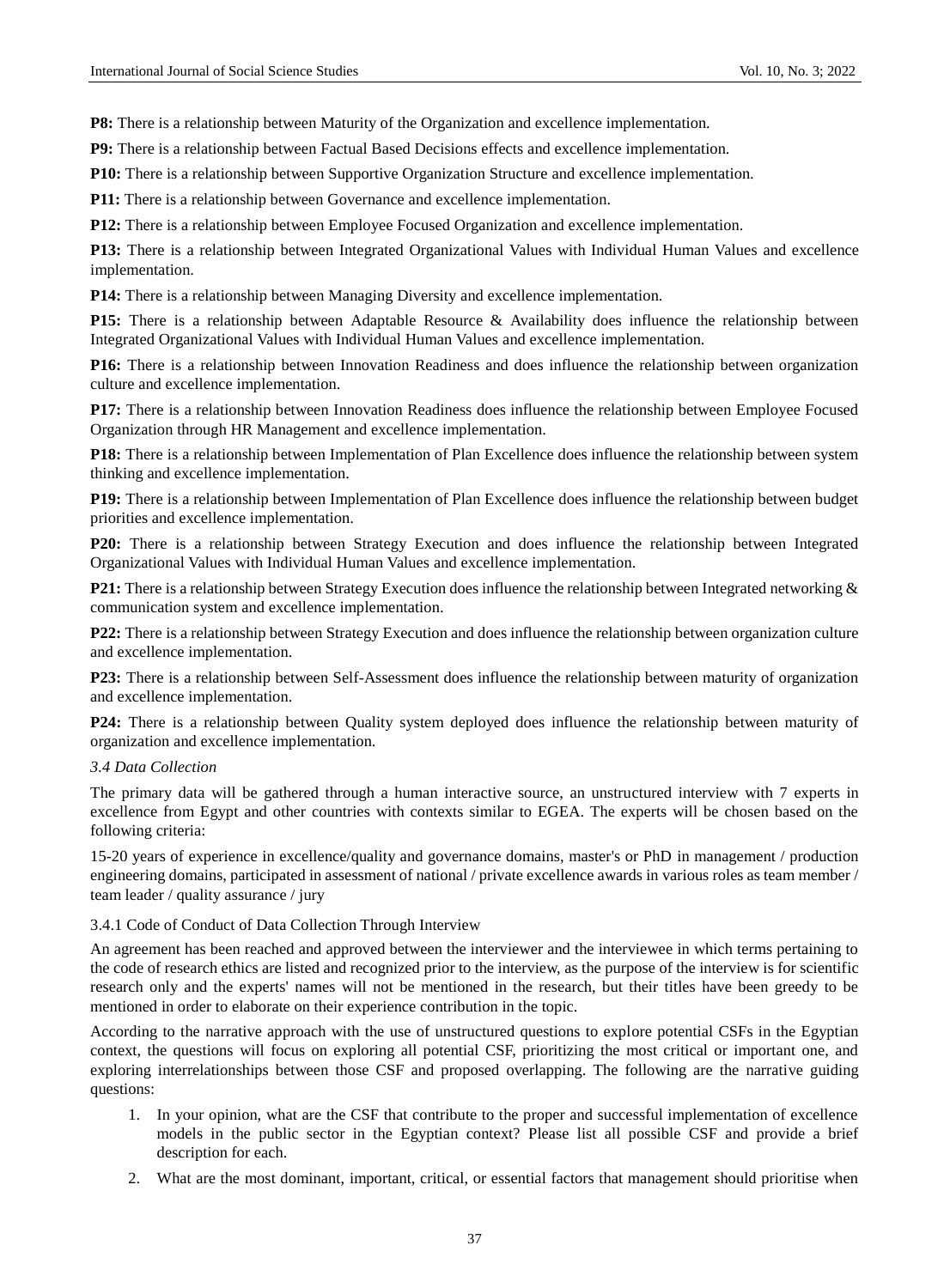implementing excellence models in their organisation, based on question No. 1?

Table 4. Details of Experts List

| <b>Expert</b>    | <b>Current position</b>                                                                     | <b>Education</b>                                                          | Area and years of                                                    | <b>Role In Assessment Teams</b>                                                                                                               |
|------------------|---------------------------------------------------------------------------------------------|---------------------------------------------------------------------------|----------------------------------------------------------------------|-----------------------------------------------------------------------------------------------------------------------------------------------|
| No.              |                                                                                             |                                                                           | expertise                                                            |                                                                                                                                               |
| 1.               | Excellence consultant in the<br><b>UAE Ministry of Interior</b>                             | <b>PhD</b><br>Ouality<br>in<br>Management                                 | 24 years of experience<br>in the field of quality<br>and excellence  | Team<br>member,<br>leader,<br>team<br><b>Ouality</b><br>positions in<br>assurance<br>different<br>local<br>and<br>global<br>excellence awards |
| 2.               | Professor of engineering<br>in<br>alfayoum university                                       | PhD in engineering<br>mechanics                                           | 37 years of experience<br>quality<br>and<br>in<br>excellence domains | Team member, team leader and<br>Jury                                                                                                          |
| 3.               | Director of Assessment and<br>Quality at EGEA                                               | quality<br>Master in<br>management                                        | 17 years of experience<br>in the field of quality<br>and excellence  | Team member, Team leader<br>In many excellence awards                                                                                         |
| $\overline{4}$ . | of<br>Director<br>and<br>strategy<br>excellence in Sheikh Hamdan<br><b>Excellence Award</b> | Higher Diploma in<br><b>Ouality Management</b>                            | 37 years of experience,<br>22 years in the field of<br>excellence    | Team<br>Team<br>member,<br>leader.<br>Quality assurance in many Awards<br>such as EGEA, DGEP, SKGEP.                                          |
| 5.               | International<br>consultant<br>and<br>expert for quality and excellence<br>in united nation | PhD<br>in<br>strategic<br>management.<br>PhD in of quality<br>management. | 18 years of experience<br>in the field of quality<br>and excellence  | Team member Team leader.<br><b>Ouality Assurance.</b><br>Jury                                                                                 |
| 6.               | CEO of management integrated<br>solution for consultation.                                  | in<br>PhD<br>human<br>resource<br>management                              | 30 years of experience<br>in the field of quality<br>and excellence  | Team member.<br>Team leader                                                                                                                   |
| 7.               | CEO of Creative Technology<br>and Exclusive representative of<br>African excellence forum   | Bachelor<br>of<br>Commerce                                                | 23 years of experience<br>in the field of quality<br>and excellence  | Quality assurance in EGEA                                                                                                                     |

Table 5. Expert collective and concluded Responses

| <b>Experts</b> | <b>Responses</b>                                               |                                                          |  |  |
|----------------|----------------------------------------------------------------|----------------------------------------------------------|--|--|
|                | 01                                                             | Q2                                                       |  |  |
| $\mathbf{1}$   | Management commitment, Resources availability, Promoting       | influential<br>The<br>factor<br>is<br>most<br>management |  |  |
|                | and awareness of excellence culture, Change management.        | commitment.                                              |  |  |
| $\mathbf{2}$   | Top management commitment, Human resources competencies        | Top management commitment., Human resources              |  |  |
|                | and capabilities, Motives and benefits, Handling laws and      | competencies and capabilities, Motives and benefits,     |  |  |
|                | regulations, Management system deployment (ISO standards),     | Governance, Technology adoption.                         |  |  |
|                | Internal awards system, Innovation readiness, Excellence       |                                                          |  |  |
|                | cultures, Governance, Technology adoption.                     |                                                          |  |  |
| 3              | Leadership, Human assets, Reliable Data, Culture, Excellence   | Leadership, Human assets, Performance metrics.           |  |  |
|                | model, Digital infrastructure and transformation, Governance   |                                                          |  |  |
|                | framework, Performance metrics, Trust, Partnerships.           |                                                          |  |  |
| 4              | Self-assessment, System thinking of excellence, Excellence     | Leadership, Self-assessment, System thinking of          |  |  |
|                | culture, Leadership, Benchmarking and best practices,          | excellence, Excellence culture.                          |  |  |
|                | Competent team works, Resources efficiency, Management         |                                                          |  |  |
|                | systems ISO, Governance framework, Innovation readiness,       |                                                          |  |  |
|                | Partnerships.                                                  |                                                          |  |  |
| 5              | Vision, Top management commitment, Planning, Resource          | Top management commitment, Integrated excellence         |  |  |
|                | availability, Motivation and rewarding system, Training and    | and quality culture, Internal communication system,      |  |  |
|                | education, Integrated excellence and quality culture, Customer | Resource availability, Vision, Training and              |  |  |
|                | orientation, Internal communication system, Resistance to      | education, Performance management system.                |  |  |
|                | change, Performance management system, Human resources         |                                                          |  |  |
|                | competencies, Empowerment and delegation.                      |                                                          |  |  |
| 6              | Leadership, Employee training and awareness. Continuous        | Leadership, Training and awareness, Continuous           |  |  |
|                | improvements, Performance measurement and accountability       | improvement plans.                                       |  |  |
|                | system and culture, Sense of belonging and citizenship.        |                                                          |  |  |
| 7              | Availability of resources, Awareness and body of knowledge     | Leadership, Awareness and body of knowledge of           |  |  |
|                | of excellence, Leadership, Humanity, Team work for             | excellence.                                              |  |  |
|                | excellence initiatives, Customized excellence model, Process   |                                                          |  |  |
|                | design and improvements, Employee rewards and recognition.     |                                                          |  |  |

## **4. Results & Discussion**

By using MAXQDA software we were able to perform the following steps:

- Collect qualitative data from expert's interviews
- Create coding categories systems either parent codes or sub codes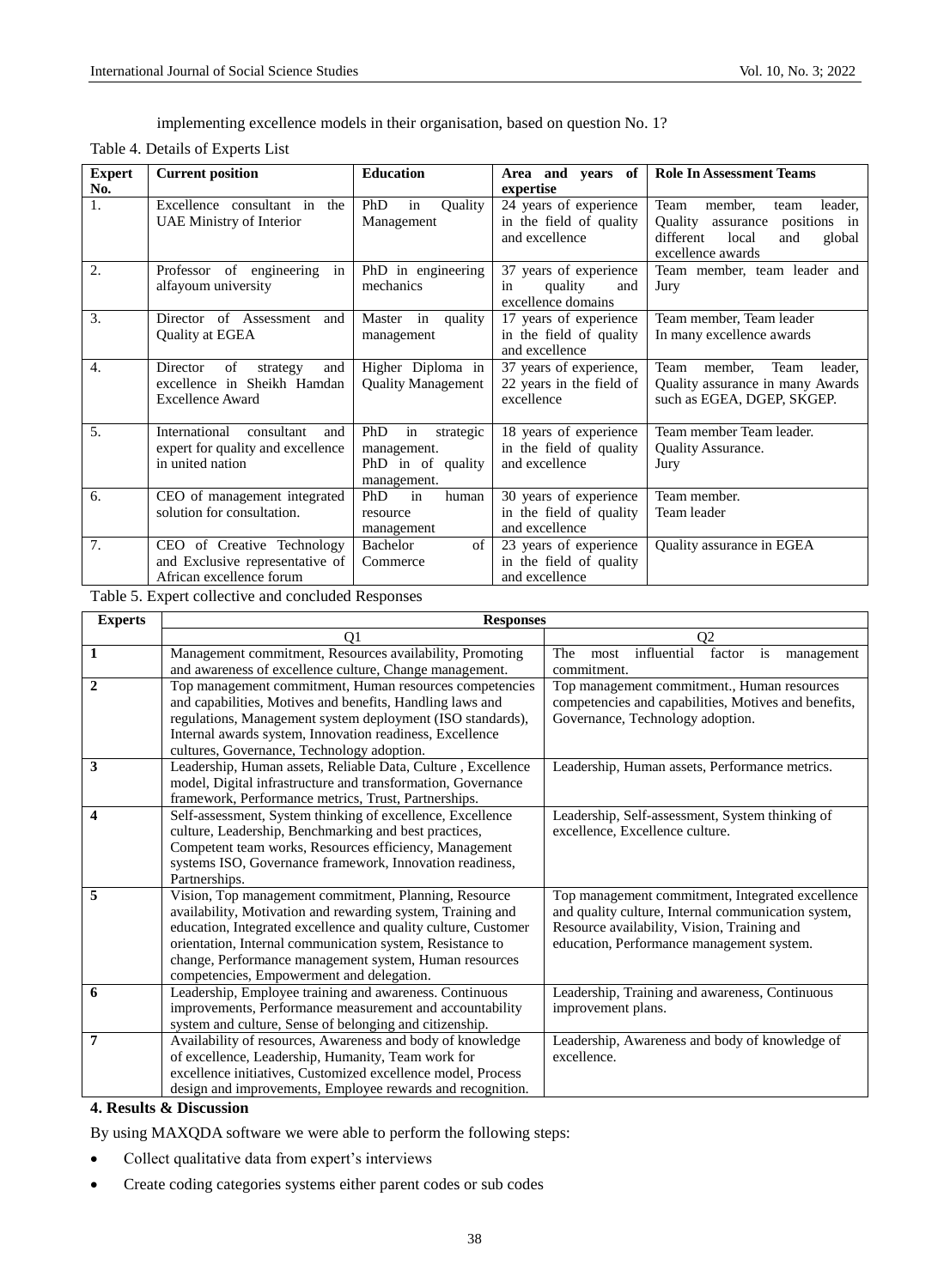- Extract relationships between data and codes
- Extract reports from MAXQDA
- Create single case model to determines most frequent codes

We created 22 codes with 13 subcodes for specific parent codes in order to determine the most frequent parent codes and most frequent subcodes that indicate proper definitions of parent codes from the perspective of experts and researchers, and the figures below show the code frequencies.

| <b>Color</b> | Code                                    | Cod. seg. (all documents) | % Cod. seg. (all documents) |
|--------------|-----------------------------------------|---------------------------|-----------------------------|
|              | Leadership                              | 40                        | 27.59                       |
| $\bullet$    | <b>Human Assets</b>                     | 21                        | 14.48                       |
| ۰            | Culture                                 | 10                        | 6.90                        |
|              | <b>Excellence Model</b>                 | 9                         | 6.21                        |
| ٠            | Performance Management System           | 8                         | 5.52                        |
| $\bullet$    | Rewards & Recognition                   | 6                         | 4.14                        |
|              | Resource Availability & Efficiency      | 6                         | 4.14                        |
| ٠            | Governance Framework                    | 6                         | 4.14                        |
| ۰            | <b>Innovation Readiness</b>             | 4                         | 2.76                        |
|              | Change management                       | 4                         | 2.76                        |
| ۰            | Digital Infrastructure & transformation | 4                         | 2.76                        |
| $\bullet$    | Data Reliability & Intelligence         | 4                         | 2.76                        |
| ٠            | Benchmarking & Best practice management | 4                         | 2.76                        |
|              | Process Design & Improvement            | 4                         | 2.76                        |
|              | Self Assessement                        | 3                         | 2.07                        |
| ٠            | <b>Internal Awards System</b>           | з                         | 2.07                        |
|              | Communication system                    | $\overline{2}$            | 1.38                        |
| ۰            | Trust                                   | $\overline{2}$            | 1.38                        |
|              | Partnerships                            | $\overline{2}$            | 1.38                        |
|              | Sense of belonging                      | $\mathbf{1}$              | 0.69                        |
| ۰            | Laws & Regulation Management            | 1                         | 0.69                        |
| ۰            | <b>Customer Focus &amp; Orientation</b> | 1                         | 0.69                        |
|              |                                         |                           |                             |

Figure 9. overview of parent codes frequencies

As shown in Figure 9, the most frequently mentioned or mentioned CSF main codes represent collectively more than 61 percent of code frequencies across all other factors. These factors are leadership, human assets, culture, excellence model and performance management system.

As illustrated in Figure 10, which identifies the most common sub codes for each main code in order to provide a clear definition and meaning for main codes or CSF.

According to the findings, the most common subcodes in the leadership main code are management commitment and leadership.

The most common subcode in the human assets main code is competencies framework, and the most common subcode in the culture main code is excellence culture. The most common subcode in the excellence model main code is management system, and the most common subcode in the performance management system main code is performance metrics.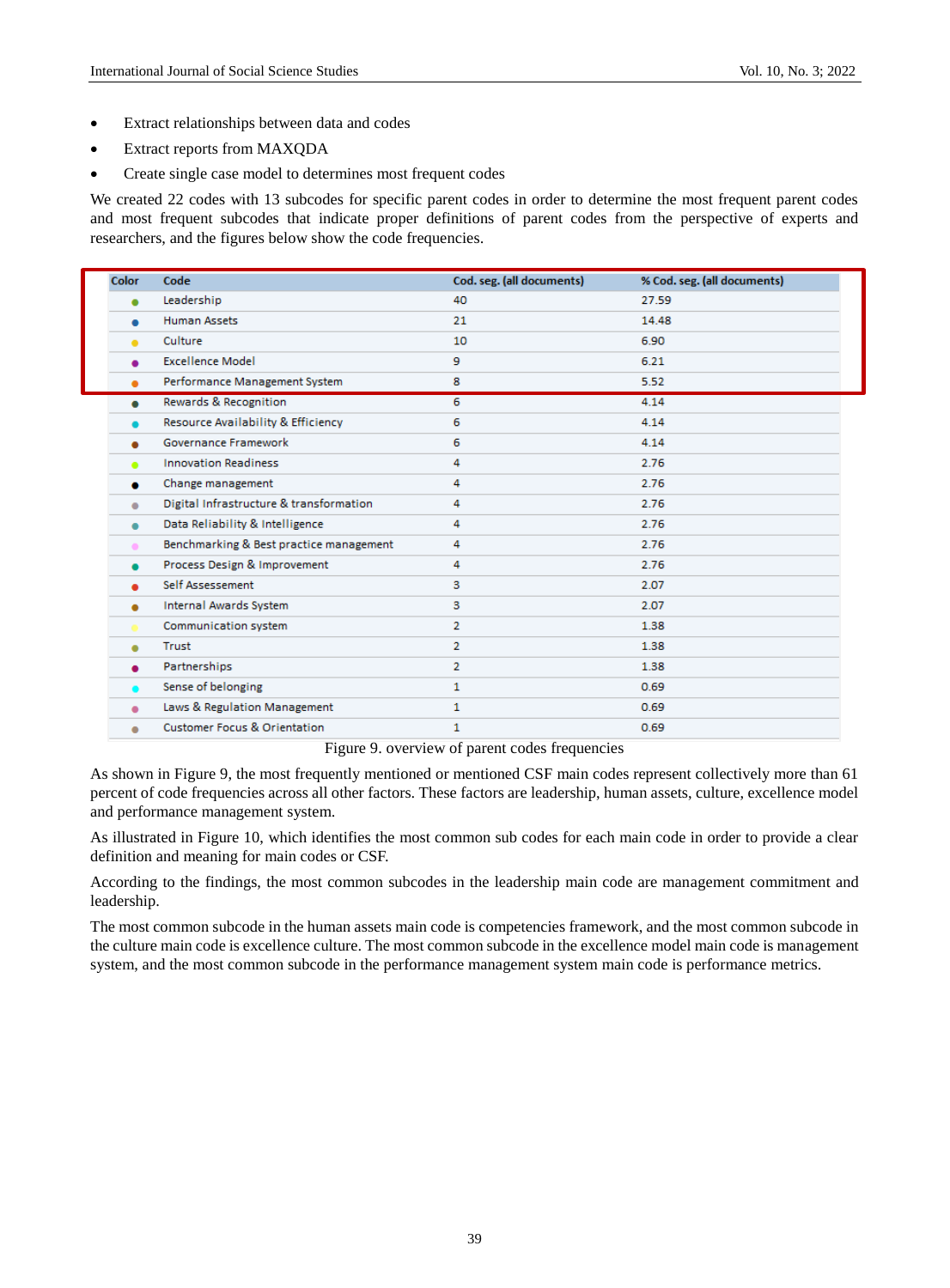| Color | Parent code                   | Code                                    | Cod. seg. (all documents) | % Cod. seg. (all documents) |
|-------|-------------------------------|-----------------------------------------|---------------------------|-----------------------------|
|       | Leadership                    | Management commitment                   | 14                        | 9.66                        |
|       |                               | Leadership                              | 12                        | 8.28                        |
| ٠     | Human Assets                  | Competencies Framework                  | 8                         | 5.52                        |
|       | Culture                       | Excellence culture                      | g.                        | 5.52                        |
| ٠     | Human Assets                  | Training & Awareness                    | $\overline{7}$            | 4.83                        |
| ٠     |                               | Rewards & Recognition                   | 6                         | 4.14                        |
|       |                               | Resource Availability & Efficiency      | 6                         | 4.14                        |
| ۰     | <b>Excellence Model</b>       | Management System ISO                   | 6                         | 4.14                        |
| ۰     |                               | Governance Framework                    | 6                         | 4.14                        |
| ۰     | Leadership                    | Role Model                              | 5                         | 3,45                        |
| ۰     |                               | <b>Human Assets</b>                     | $\overline{a}$            | 2.76                        |
| ۰     |                               | Performance Management System           | 4                         | 2.76                        |
|       | Performance Management System | Perfromace metrics                      | 4                         | 2.76                        |
|       |                               | <b>Innovation Readiness</b>             | 4                         | 2.76                        |
| ٠     |                               | Change management.                      | 4                         | 2.76                        |
| ÷     |                               | Digital Infrastructure & transformation | 4                         | 2.76                        |
| ۰     |                               | Data Reliability & Intelligence         | ă                         | 2.76                        |
| ٠     |                               | Benchmarking & Best practice management | 4                         | 2.76                        |
|       |                               | Process Design & Improvement            | $\overline{a}$            | 2.76                        |
| ٠     |                               | Self Assessement                        | $\mathbf{B}$              | 2.07                        |
| ٠     |                               | Excellence Model                        | $\mathbf{3}$              | 2.07                        |
|       |                               | Internal Awards System                  | $\mathbf{3}$              | 2.07                        |
|       | Leadership                    | Empowerment and Delegation              | $\overline{\mathbf{3}}$   | 2.07                        |
|       | Leadership                    | Inspirational Leadership                | $\mathbf{z}$              | 1.38                        |
|       |                               | Communication system                    | $\mathbf{2}$              | 1.38                        |
| ٠     |                               | Culture                                 | $\overline{2}$            | 1.38                        |
| ٠     |                               | Trust                                   | $\mathbf{2}^{\circ}$      | 1.38                        |
| ٠     | Leadership                    | Vision.                                 | $\overline{z}$            | 1.38                        |
|       | Leadership                    | Planning                                | ž                         | 1.38                        |
| ٠     |                               | Partnerships                            | $\overline{2}$            | 1.38                        |
|       | Human Assets                  | Employee Satisfaction                   | 1                         | 0.69.                       |
|       | Human Assets                  | Cascading Organizational Objectives     | ı                         | 0.69                        |
|       |                               | Sense of belonging                      | 1                         | 0.69                        |
| ٠     |                               | Laws & Regulation Management            | ı                         | 0.69                        |
| ٠     |                               | Customer Focus & Orientation            | ı                         | 0.69                        |

Figure 10. overview of sub codes





As shown in Figure 11, leadership accounts for approximately 28 percent, human assets account for approximately 15 percent, culture accounts for approximately 7 percent, excellence model accounts for approximately 6.5 percent, and performance management system accounts for approximately 5.5 percent, with all accounting for more than 60 percent of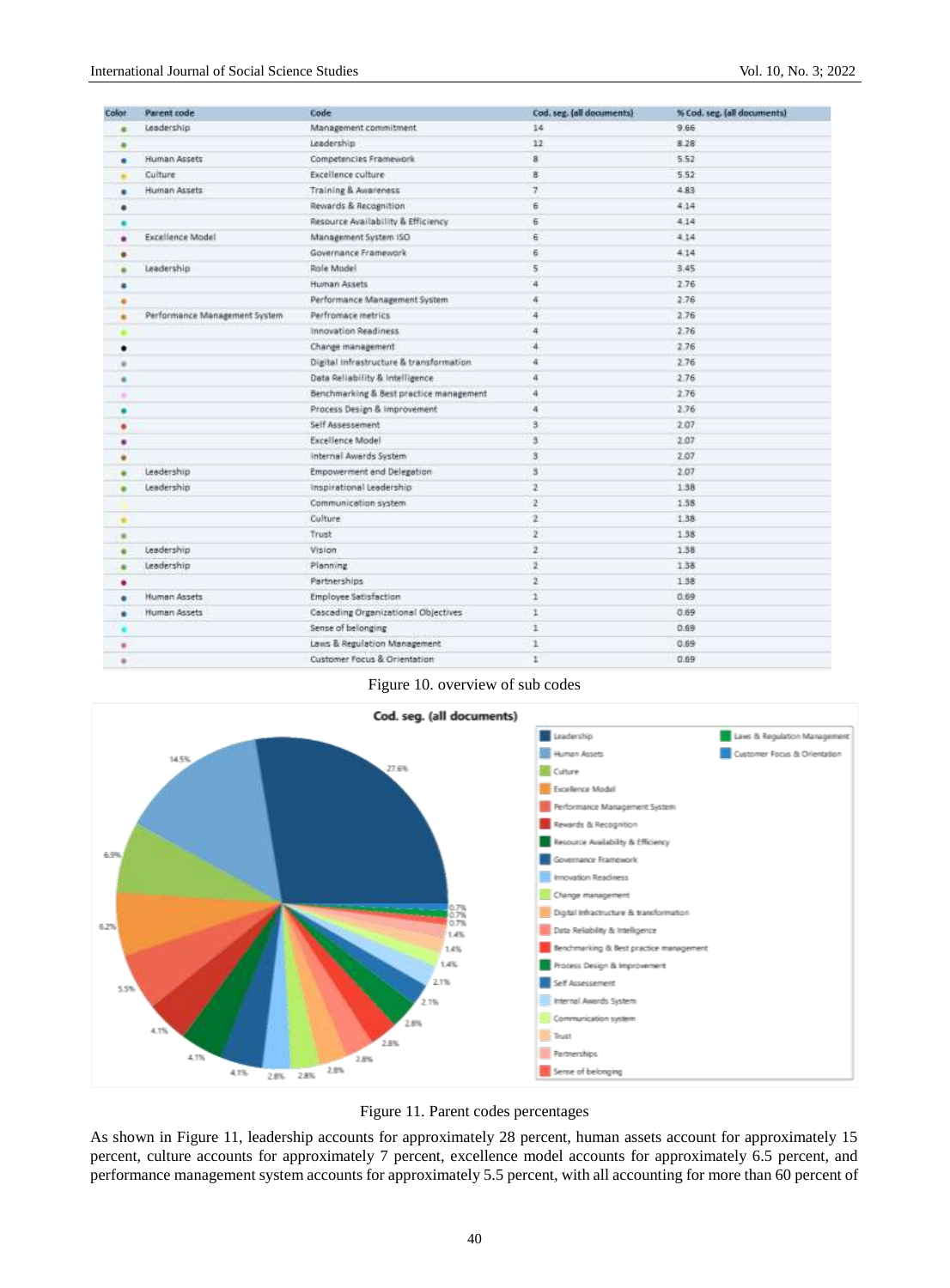## code frequency.



Figure 12. Sub codes percentages

As shown in Figure 12, management commitment accounts for approximately 9 percent, excellence culture accounts for approximately 5.5 percent, and competence framework accounts for approximately 5.5 percent.

Then, after merging subcodes to parent codes, we were able to draw the most frequent codes related to excellence implementation using single case model analysis.



Figure 13. Single Case Model- Top 5 Parent Codes

The next step was to detect any relationships between codes based on interview data and MAXQDA Code relation analysis, which is depicted in the figure below and briefly mentioned in the conclusion.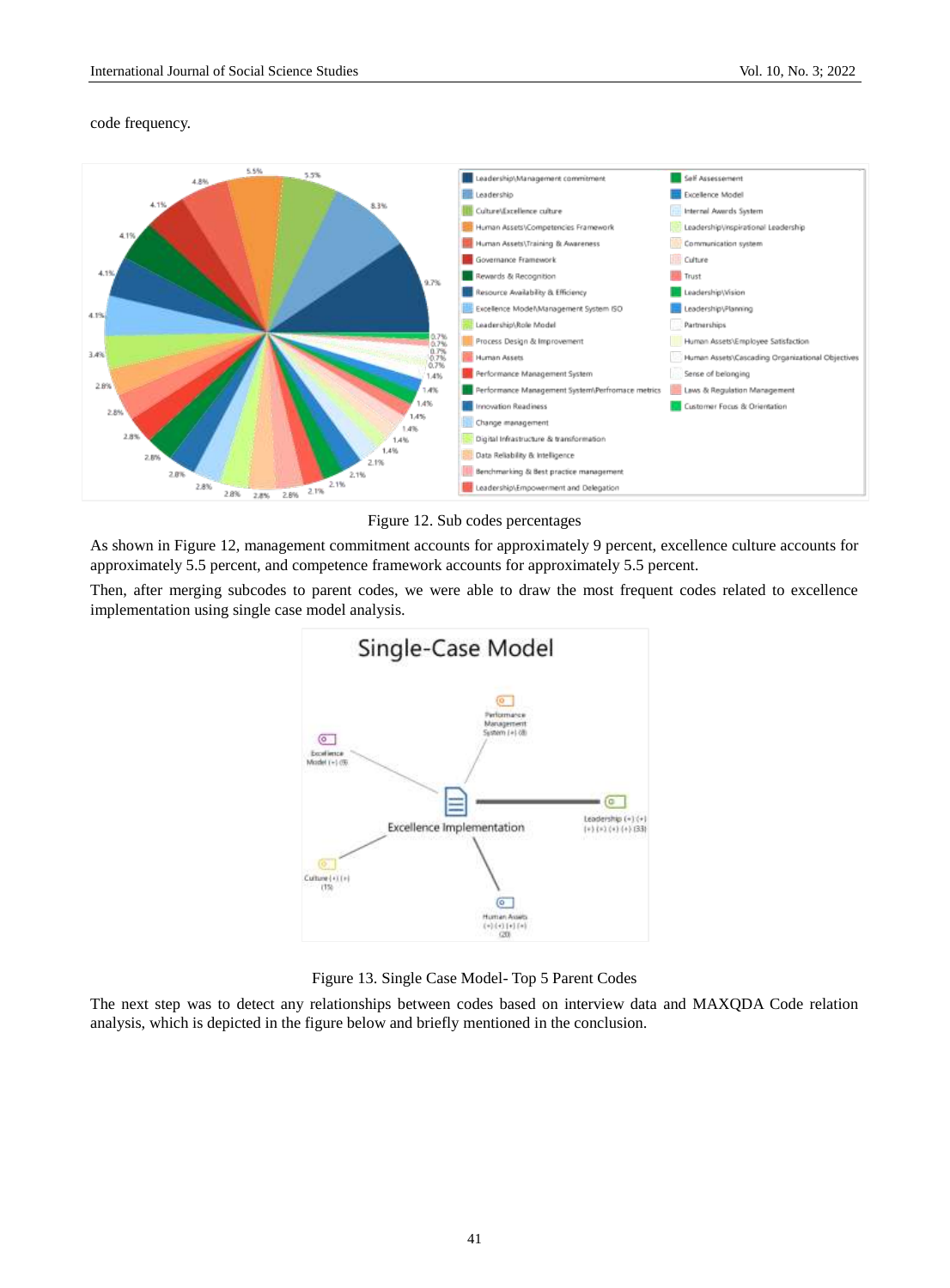

Figure 14. Codes Relations

#### **5. Conclusion**

According to the qualitative analysis, there are 22 potential CSF that influence the implementation of excellence in the public sector in Egypt within the context of the EGEA, with leadership, human assets, culture, excellence model, and performance management system being the most prominent, critical, frequent, or important factors that any public entity should begin or rely on.

The main and most important component of leadership is management commitment.

The main and dominant component of culture is excellence culture.

Competencies framework is the main and dominant component of human assets.

The framework of competencies is the most important and dominant component of human assets.

As a result, the research can create appropriate definitions for each critical factor, as follows:

#### *5.1 Leadership*

It is regarded as the primary motivator because it includes many levels of leadership.

Level 1: Management commitment is regarded as the foundation of leadership.

Level 2: Empowerment, delegation of authority, and decentralization of decision making are currently examples of advanced leadership.

Level 3: Leadership maturity is defined as being a role model or leading by example.

Level 4: the highest level of leadership, characterized by inspirational leadership

#### *5.2 Human Assets*

It includes the criteria and process for selection and recruiting.

Competencies framework: Cascading organization vision to all levels of hierarchy where employees can link their ordinary tasks with their impact on overall organization vision and performance by assessing and analyzing the gap between current competencies and required competencies and developing methods and tools to fill the gap.

#### *5.3 Culture*

means the raw form of culture, which includes various aspects such as organizational culture, excellence culture, and performance culture, among others. Culture includes leadership mindfulness of culture importance, assessment of current dominant culture strengths and weaknesses, and finally the design of a plan and actions for long-term culture improvement.

#### *5.4 Excellence Model*

In order to ensure long-term excellence performance, there must be a valid, reliable methodology and framework in place, such as excellence models like EFQM, Malcom Baldrige, management system ISO as a valid methodology and best practice, or others.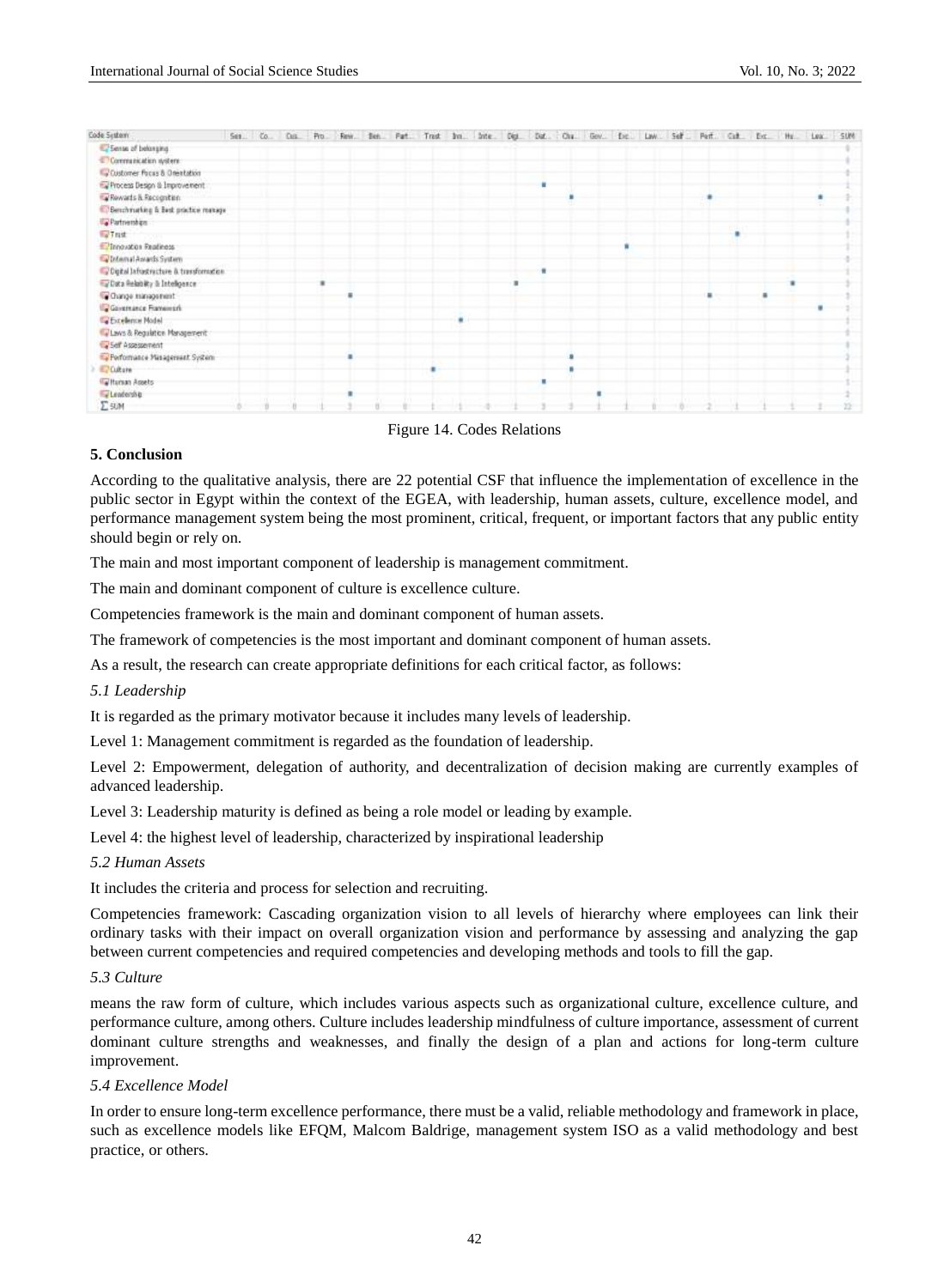#### *5.5 Performance Management System*

Defined as creating quantitative or qualitative measurements or metrics that will be measured by indicators, particularly during process design and improvement, in order to improve and develop overall organizational performance.

According to MAXQDA code relation analysis, the research has drawn a simple relationship between some CSFs that may have a synergistic effect on excellence implementation in public sector organizations, such as the following:

- There is a relationship between process design  $\&$  improvement and data reliability  $\&$  intelligence.
- There is a relationship between rewards & recognition and change management.
- There is a relationship between rewards & recognition and performance management system.
- There is a relationship between rewards & recognition and leadership.
- There is a relationship between trust and culture.
- There is a relationship between innovation readiness and excellence model.
- There is a relationship between digital infrastructure& transformation and data reliability& intelligence.
- There is a relationship between change management and excellence model.
- There is a relationship between data reliability & intelligence and human assets.
- There is a relationship between change management and culture.
- There is a relationship between leadership and governance.

#### **6. Further Research Recommendation**

In the future, the study may include a large-scale quantitatively analyzed survey that includes EGEA's participating entities and assessors in order to verify and validate the appropriateness and importance of factors that have emerged from expert interviews, as well as to draw and confirm relationships between different CSFs derived from MAXQDA analysis results.

#### **References**

- Ahrens, T. (2013). Assembling the Dubai Government Excellence Program: a motivational approach to improving public service governance in a monarchical context. *International Journal of Public Sector Management*. https://doi.org/10.1108/IJPSM-06-2012-0079
- Ajmera, P., & Jain, V. (2019). A fuzzy interpretive structural modeling approach for evaluating the factors affecting lean implementation in Indian healthcare industry. *International Journal of Lean Six Sigma*. https://doi.org/10.1108/IJLSS-02-2018-0016
- Al Zaabi, M. (2019). Driving an ambitious vision with excellence the UAE Government excellence model. *International Journal of Excellence in Government*. https://doi.org/10.1108/IJEG-02-2019-0004
- AlZawati, O. K., Bashir, H., & Alsyouf, I. (2020). Modelling and analyzing of critical success factors for implementing UAE's Government Excellence Model in the public sector: an ISM and Fuzzy-MICMAC approach. *International Journal of System Assurance Engineering and Management*, *11*(6), 1107-1132. https://doi.org/10.1007/s13198-020-00963-2
- Aquilani, B., Silvestri, C., Ruggieri, A., & Gatti, C. (2017). A systematic literature review on total quality management critical success factors and the identification of new avenues of research. *The TQM Journal*. https://doi.org/10.1108/TQM-01-2016-0003
- Arumugam, V. C., Mojtahedzadeh, R., & Malarvizhi, C. A. (2011). Critical success factors of total quality management and their impact on performance of Iranian Automotive Industry. In *International conference on innovation, management and service* (Vol. 14, No. 2, pp. 312-316).
- Cabinet of Ministries. (2021).*EGEA 2rd* Cycle *Nominations*. Egypt. Cabinet of Ministries.
- Cabinet of Ministries. (2021).*EGEA 3rd Cycle Recommendations*, Egypt. Cabinet of Ministries.
- Egypt Government Excellence Award. (2018). *Government Excellence Manual*. Retrieved from <http://egea.gov.eg/Prizes.aspx> ( in Arabic)
- Egypt Government Excellence Award. (2019). *Creativity and Innovation Manual*. Retrieved from <http://egea.gov.eg/Prizes.aspx> ( in Arabic)
- Egypt Government Excellence Award. (2019). *Creativity and Innovation Manual*. Retrieved from <http://egea.gov.eg/Prizes.aspx> ( in Arabic)
- Egypt Government Excellence Award. (2019). Home Page. Retrieved from<http://egea.gov.eg/Default.aspx>
- Egypt Government Excellence Award. (2019). *Individual Excellence Manual*. Retrieved from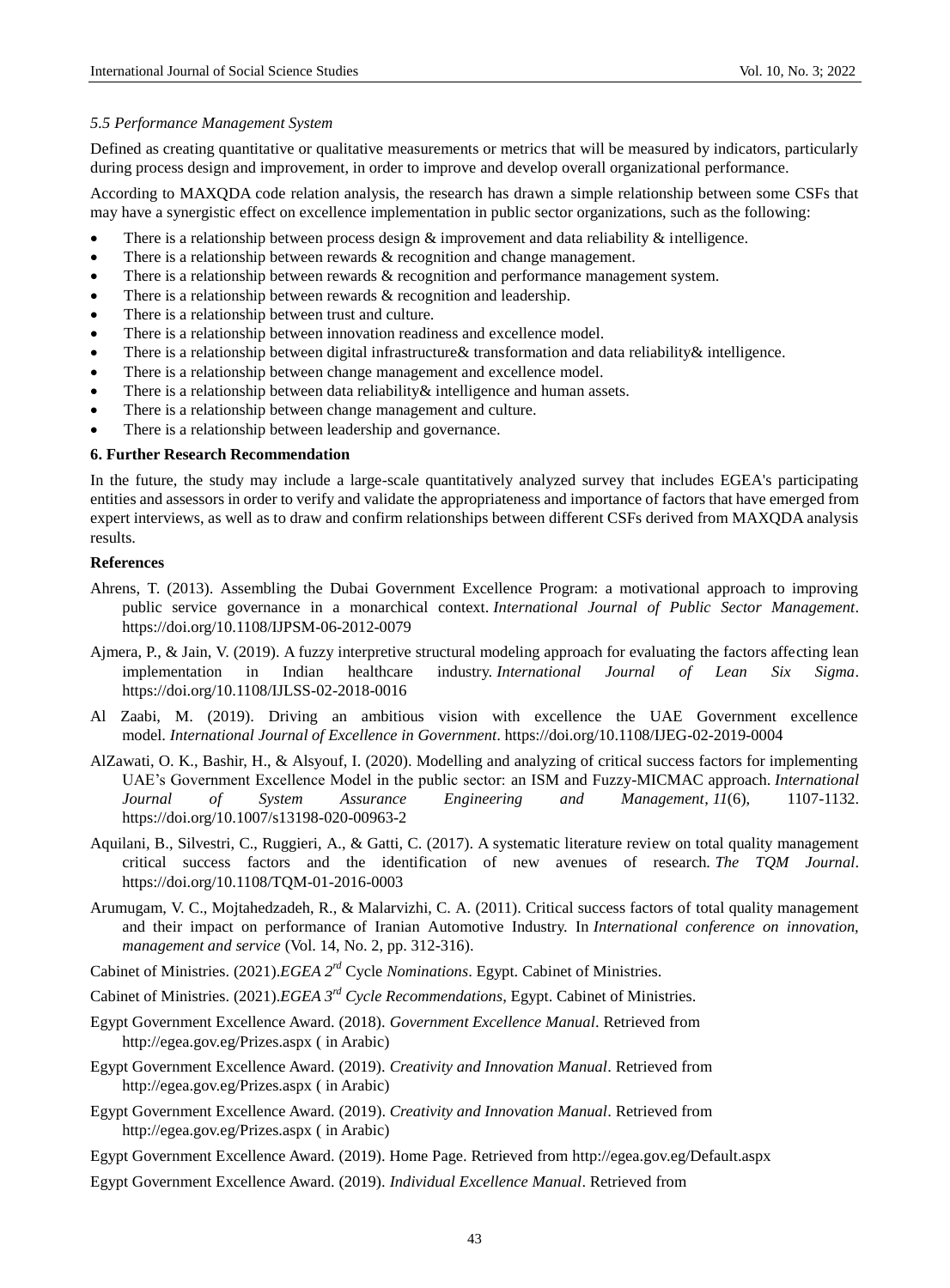<http://egea.gov.eg/Prizes.aspx> ( in Arabic)

- Egypt Government Excellence Award. (2019*). Leadership Excellence Manual*. Retrieved from <http://egea.gov.eg/Prizes.aspx> ( in Arabic)
- Egypt Government Excellence Award. (2019). *Lesson Learnt Report*. Egypt. EGEA.
- Egypt Government Excellence Award. (2019). *Public Service Excellence Manual*. Retrieved from <http://egea.gov.eg/Prizes.aspx> ( in Arabic)
- Egypt Government Excellence Award. (2019). *Website Quality & Excellence Manual*. Retrieved from <http://egea.gov.eg/Prizes.aspx> ( in Arabic)
- Egypt Government Excellence Award. (2019). *Governance Manual*. Egypt. EGEA.
- Egypt Government Excellence Award. (2019/2020). *Feedback Reports*. Egypt. EGEA.

Egypt Government Excellence Award. (2021). *Assessors Competencies Manual*. Egypt. EGEA.

- Egypt Government Excellence Award. (2021). *Customer Satisfaction Survey*. Egypt. EGEA.
- Egypt Government Excellence Award. (2021). *EGEA Quality management System*. Egypt.EGEA.
- Egypt Government Excellence Award. (2021). *Summary Reports*. Egypt. EGEA.
- Elsafty, A. (2018). *Business Anatomy Model. Business research methods lectures.* Fall Semester, Paris Eslsca Business School –Mohandessien Branch, Egypt.
- ElSafty, A. (2018). *Business Research Methods.* Egypt: Lecture Notes, Lecture One.
- Elsafty, A. (2018). *Lecture 2: Scientific Business Research Problem Definition* [PowerPoint slides]. Retrieved from Maastricht School of Management, MBA Degree.
- Elsafty, A. (2018). *Lecture 2: Scientific Business Research Problem Definition* [Lecture]. Retrieved from Maastricht School of Management, MBA Degree.
- Elsafty, A. (2020). *DrAshrafElsafty Channel.* Retrieved from https://www.youtube.com/watch?v=y-jDT2iOOhU&list=PLKSWZdnzp8p3uFLLh2N8\_d0W7ZmJDLMjW&index  $=42$ &t=628s
- Elsafty, A., & AlNawaly, A. (2020). Role of Co-Working Spaces' Services in Entrepreneurs Growth in Upper Egypt, The Case of Step Co-Working Space. *Business and Management Studies, 6*(2). https://doi.org/10.11114/bms.v6i2.4899
- Elsafty, A., & Elshahed, M. (2021). The Changes in Online Buying Intention as a Determinant of Behavior During COVID-19 Pandemic in the Ready-Made Garments Industry in Egypt. *International Journal of Business and Management*, *16*(5), 1-24. https://doi.org/10.5539/ijbm.v16n5p1
- Elsafty, A., & Elzeftawy, A. (2021). The New Era of Digital Transformation and COVID-19 Effect on The Employment in Mobile Operators in Egypt. *Business and Management Studies*, *7*(1), 1-21. https://doi.org/10.11114/bms.v7i1.5087
- Elsafty, A., & Osman, M. (2021). The Impact of COVID-19 on the Efficiency of Packing Lines in Pharmaceutical Manufacturing Sites in Egypt. *International Journal of Business and Management*, *16*(7), 57-72. https://doi.org/10.5539/ijbm.v16n7p57
- Elsafty, A., & Ragheb, M. (2020). Role of Human Resource Management towards Employees Retention during Covid-19 Pandemic. *Business and Management Studies, 6*(2). https://doi.org/10.11114/bms.v6i2.4899
- Elsafty, A., & Tahon, A. (2020). Exploring Impact of Corporate Social Responsibility on Organizational Performance, the Case of Turkish Islamic Banks. *Business and Management Studies, 7*(1), 1-21. https://doi.org/10.11114/bms.v7i1.5087
- Elsafty, A., Abadir, D., & Shaarawy, A. (2020). How Does the Entrepreneurs' Financial, Human, Social and Psychological Capitals Impact Entrepreneur's Success? *Business and Management Studies, 6*(3), 55-71. https://doi.org/10.11114/bms.v6i3.4980
- Elsafty, A., Elbouseery, I., & Shaarawy, A. (2020). Factors Affecting the Behavioral Intention to Use Standalone Electronic Personal Health Record Applications by Adults in Egypt. *Business and Management Studies, 6*(4), 14-36. https://doi.org/10.11114/bms.v6i4.5066
- Elsafty, A., Elsayed, H., & Shaaban, I. (2020). A Business Analysis Perspective for Engineering Education in Egypt.